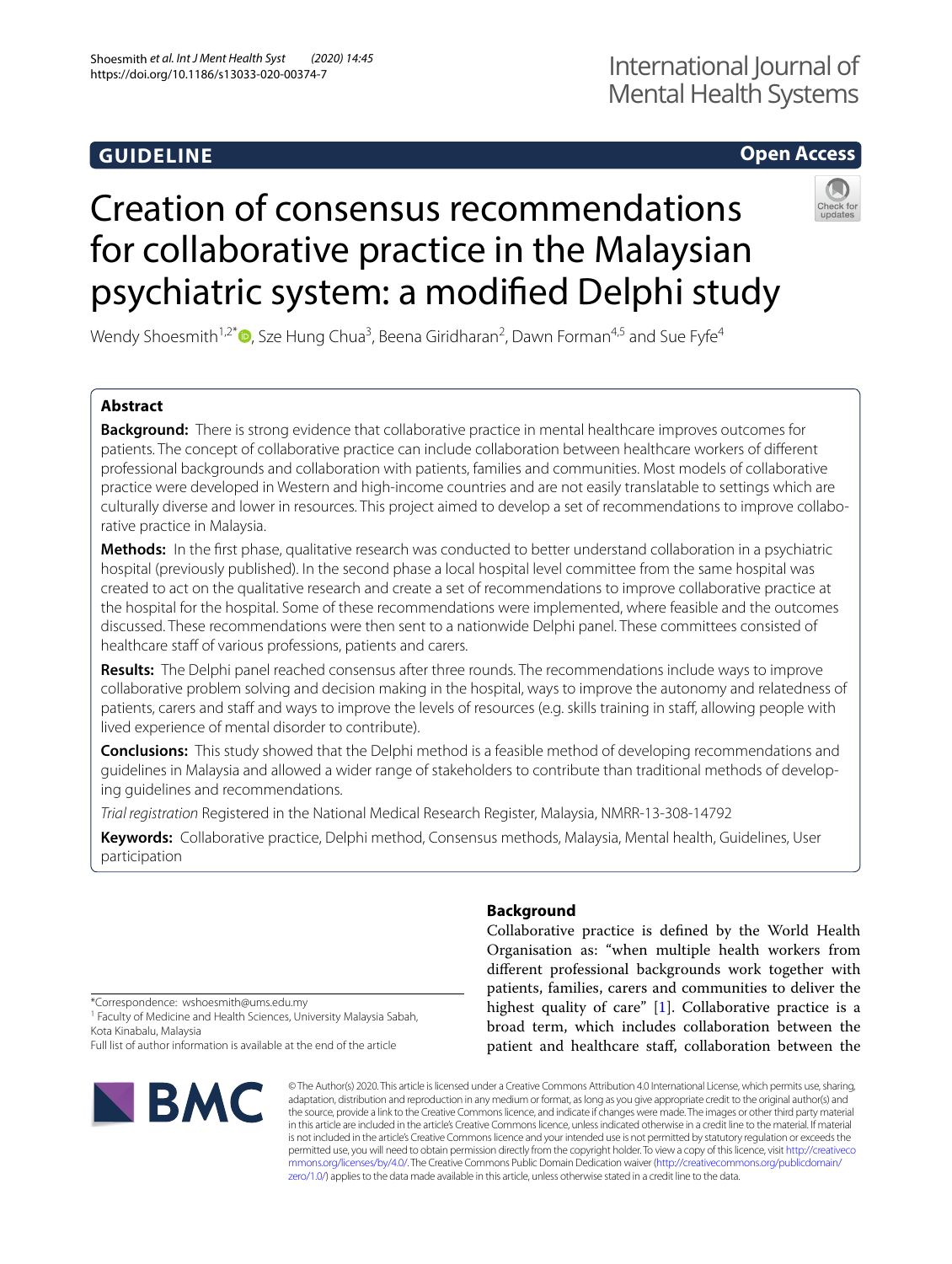diferent members of the multidisciplinary team, collaboration between primary care and mental health staff and collaboration between healthcare staf and other members of the community. The complexity of severe mental problems mean that the good care is normally team based, with several diferent professions working together to help the patient. In the care of people with mental health problems, collaboration between service users and healthcare providers allows them to work towards common goals and this partnership has been shown to be one of the most efficacious components of many treatments  $[2-6]$  $[2-6]$ . Evidence that some of these collaborative models are more efective than usual care is strong, particularly collaborations between primary care and mental health services, where more than 80 randomised controlled trials have demonstrated clear improvements in outcomes with no increase in costs [[7\]](#page-11-3).

Developing collaborative practice in Malaysia was considered important because qualitative research showed that interactions were often hierarchical, rather than collaborative  $[8]$  $[8]$ . This was sometimes having a negative efect on patient care, for example nurses not telling doctors if they believed a treatment plan would not work and patients not discussing with their doctors if they had stopped medication due to side efects. Service provision was often siloed, for example there was little communication between the psychiatric hospital and community health clinics  $[8, 9]$  $[8, 9]$  $[8, 9]$  $[8, 9]$ . There was also a large treatment gap of more than 90% in primary care [[10\]](#page-11-6). Most collaborative models of care were developed in Western cultures. Cultural factors afect the way that people work together, and a model of care developed in a Western setting may not be the best model of care for an Asian context. These models are complex, with many elements and it is difficult to know what the most important elements for efectiveness are.

Developing complex models of care and interventions requires a diferent approach to developing simple interventions. Consensus methods offer a way of creating guidelines where the proposed intervention is complex and in situations where there is no strong evidence [[11,](#page-11-7) [12](#page-11-8)]. Consensus methods include Delphi methods, nominal group techniques and the consensus development conference [\[12\]](#page-11-8). Delphi methods have been used extensively in higher-income countries and some lowincome countries as a way of improving mental health services [\[13,](#page-11-9) [14\]](#page-11-10) as well as a way of developing culturally appropriate responses  $[15]$  $[15]$ . The Delphi method involves sending a panel a series of items to rate and comment on. The panel never meet in person and all their ratings and comments remain anonymous. After the frst round, the panel are sent the ratings and comments of the other panel members and the process is repeated in a series of rounds until consensus is reached [\[16](#page-11-12)]. In this study the Delphi method was chosen as a way of generalising recommendations developed by a local hospital level committee so that they would be useful for the whole of Malaysia. The Delphi method was chosen because it has been shown to be a reliable way of reaching a consensus [[17\]](#page-11-13), the anonymity makes it easier for people to express ideas if there is any perceived hierarchy and because we wished to get opinions from diferent geographical areas of Malaysia, where face-to-face meetings can be difficult and expensive.

This exercise aimed to answer the question: 'What will improve collaboration in the Malaysian Mental Health System?' The aim was to find a common vision of what would be efective, whether or not it was implementable at the current time, in view of the fact that Malaysia is a rapidly developing country and has very diferent levels of resource availability across the country [[18\]](#page-11-14). A clear view of a desirable future is helpful in creating momentum and allowing people to work together.

#### <span id="page-1-0"></span>**Methods**

#### **Framing the research question and creating the frst set of recommendations**

The research question had originally come from a qualitative research project, which explored collaboration in the mental health system in Sabah, Malaysia. The first set of recommendations were produced by a local level committee in a psychiatric hospital, who met face to face, in the state of Sabah on the island of Borneo. This committee consisted of mental health staff and service users and had a total of eight meetings to produce the frst set of recommendations. The committee were asked to create a set of recommendations for the hospital, based on qualitative research that had been conducted looking at collaborative practice in the hospital [[8,](#page-11-4) [19\]](#page-11-15). Information from searches of research databases was also regularly presented at these meetings, where research questions arose from the discussion, focusing mainly on systematic reviews and meta-analyses (searches included the Cochrane Library, Embase, MEDLINE, Web of Science, Scopus, Psychinfo and Google Scholar). All these meetings were recorded and all but one of them was transcribed and coded, using the coding template derived from the original grounded theory study. The meeting minutes and items for the recommendations were created from this thematic analysis and then discussed at the next meeting. Some of the recommendations were implemented in the hospital and the results discussed at the meetings. Further discussion of the functioning of this committee and implementation of the recommendations will be discussed in separate papers.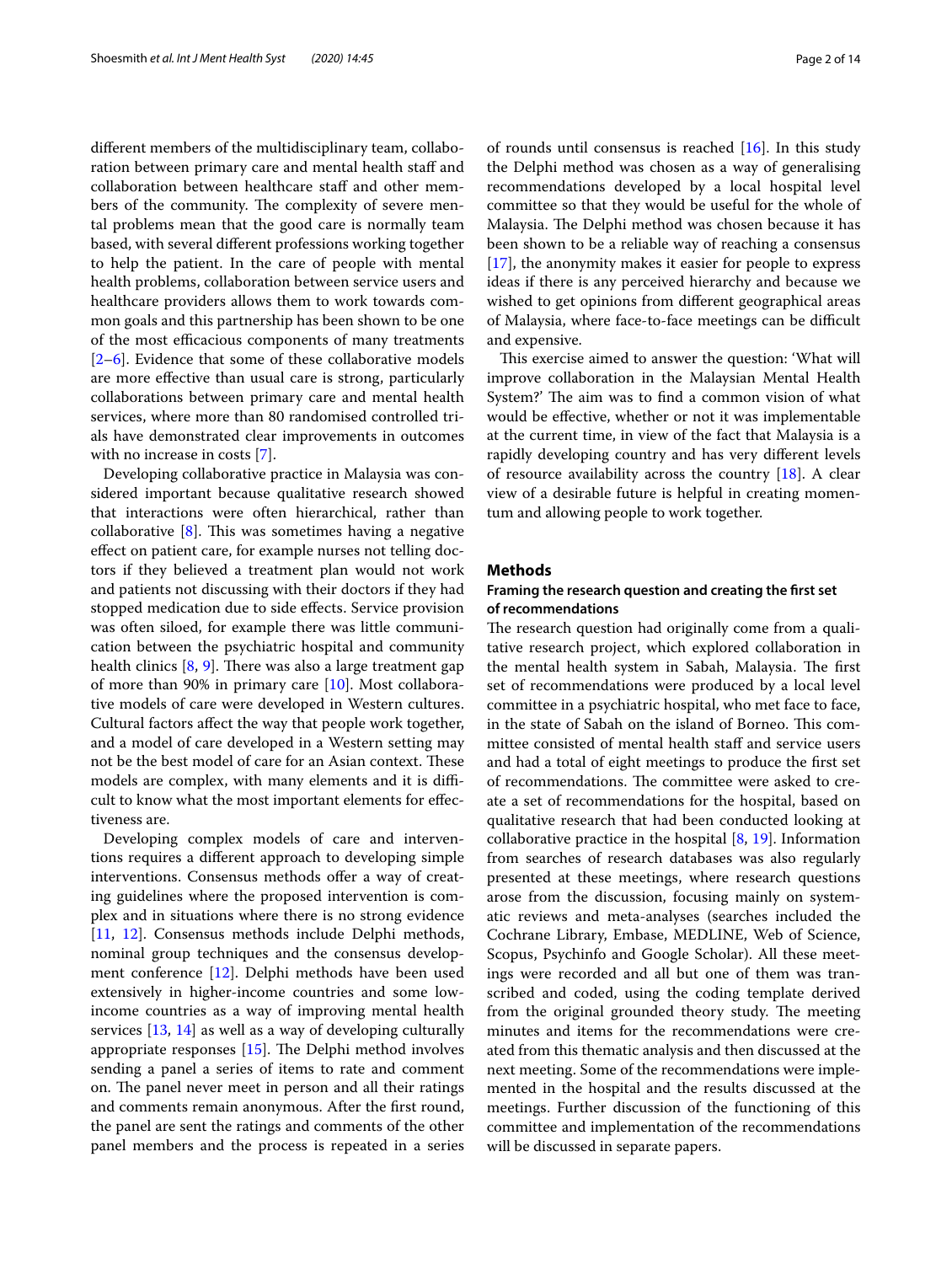#### *Formation of the panel*

People with a special interest in mental health systems and collaborative practice in Malaysia were identifed. Most of the people suggested for the Delphi panel had been originally suggested by the hospital level committee, mentioned above, but others were found through reviewing the literature and by referral of other people recruited to the panel. Patient and carer representatives were identifed through a snowballing mechanism, whereby opinion leaders were asked if there were any patients or carers who were active in support groups or in advocacy. Invitations to participate in the Delphi panel were sent to a total of 36 people, using a mixture of What's App messaging, emails, phone calls and face to face discussions. The people invited included psychiatrists, psychologists, counsellors, psychiatric nurses, primary care doctors, public health professionals, NGO representatives and service users.

#### **Determination of the expert panel size**

It was aimed to get approximately twenty members of the panel, in order to ensure that all members could be communicated with individually if needed. A panel size of approximately twenty has reasonable stability and scores have been shown to correlate well with larger panel sizes [[13\]](#page-11-9).

#### *Creating the questionnaire*

An initial questionnaire was developed using Google forms about the model of collaborative care developed in Sabah. A fve-point Likert scale was used to assess each of the items. This questionnaire was piloted by sending to two members of the research team (SF, DF) who were not involved in the development of the questionnaire and were not from a mental health background and a psychiatrist who was not involved in the study or in the panel.

#### **Information provided to panel members to aid their judgements**

The items were proceeded by an introduction to the concept of collaborative practice and a brief explanation of the results of the qualitative research. Most of the items were accompanied with a brief explanation or a link to other materials. All of the additional material had been agreed upon by the hospital level committee. The accompanying material was designed to be informative without creating a large reading burden for the members of the Delphi panel.

#### **Administering the questionnaire**

Three Delphi rounds were conducted February 2018, July 2018 and February 2019. The questionnaire was sent to the panel of experts, providing an anonymous on-line mechanism for them to review and comment on the collaborative care model. Panel members were given approximately 1 month to complete each round, with several reminders sent during this period. Panel members were not reimbursed for their time. Panel members who completed round one, but did not complete round 2, were given the opportunity to take part in round 3, after informing them about previous results.

#### **Analysing rounds and providing feedback to the panel**

An a priori decision was made that items were considered to have reached consensus if no members of the panel disagreed with an item and if the interquartile deviation was less than one  $[20]$  $[20]$ . The items were changed or removed if consensus had not been reached and the panel asked to re-rate the items and comment on them in the next round. The panel were sent anonymised ratings and comments from the previous round, which were displayed before asking the panel members to rate the item again. Where consensus had been reached, but comments were made suggesting minor changes to wording, the changes were made, and the panel was asked to comment. The panel was also asked to suggest any additional items during the frst round of the Delphi process, and these were rated during the second round. The original hospital level committee discussed changes to the items before sending out for the fnal round as a way of reducing biases. The Delphi panel were also asked to rate and make comments about the process and changes were made to the process of subsequent rounds based on these comments.

#### **Reporting results**

Written comments were imported into NVivo version 10. Initial open coding was conducted, followed by amalgamation of codes into higher level categories. WS conducted the initial coding and SF also examined the raw data and checked agreement with the codes. Comparison between patient/NGO comments and healthcare staf comments was conducted using a matrix coding query. The area of difference are highlighted in this paper in order to better understand how service user input into guideline development is important. Reporting was done using the CREDES statement for Delphi studies [[21\]](#page-11-17).

#### *Ethics and consent*

The study was approved by the Medical Research and Ethics Committee, Ministry of Health Malaysia (NMRR-13-308-14792). All hospital level committee members signed written informed consent forms to agree for the recording of the meetings to be used for the purpose of research. All Delphi panel members agreed to participate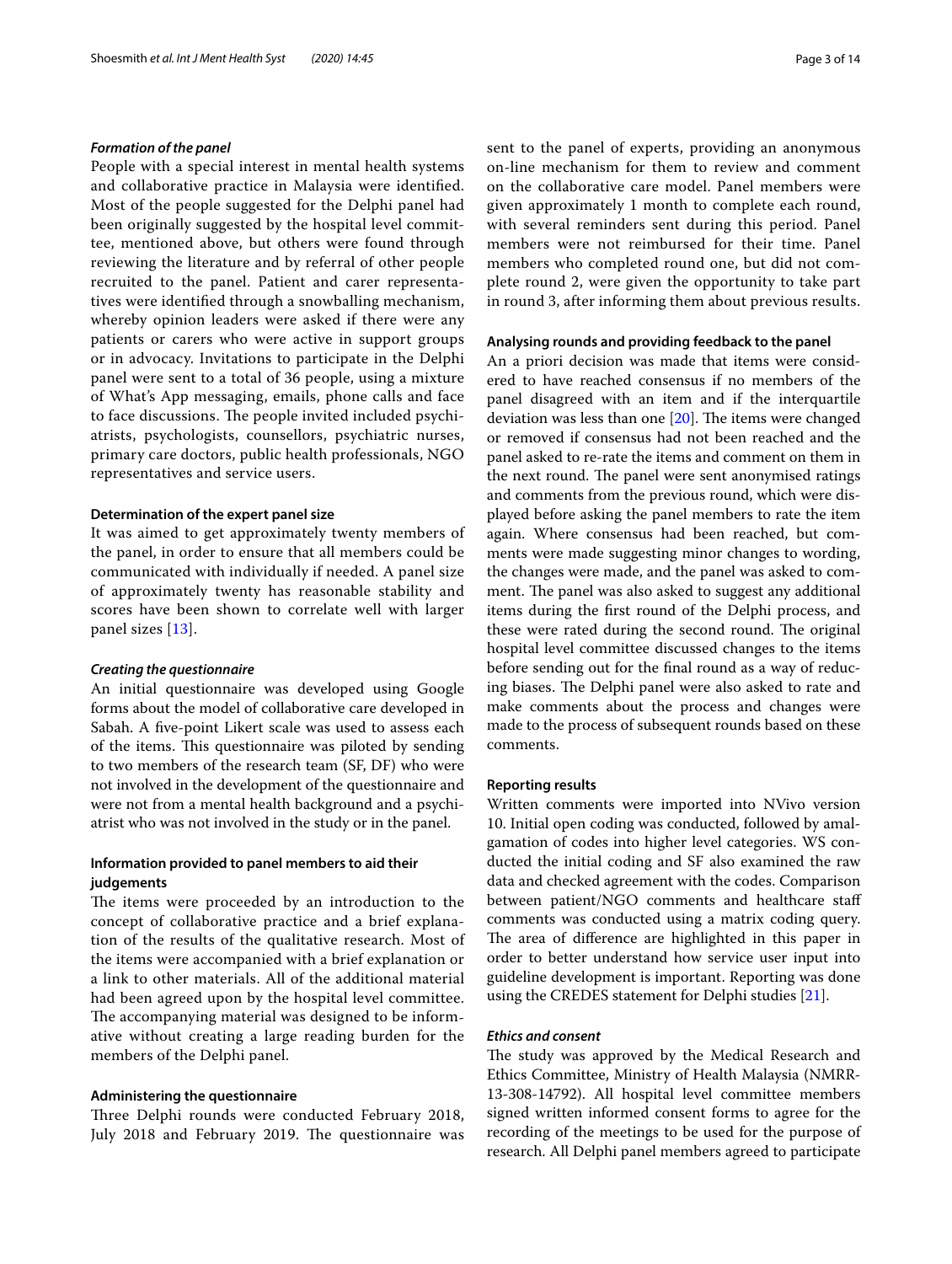electronically, after personalised contact (through emails, messages and sometimes phone calls) to explain the process.

#### **Results**

This paper will focus mainly on the Delphi panel, the functioning and efectiveness of the hospital level committee will be discussed in a separate paper.

#### **Composition of the hospital level committee and the Delphi panel**

Table [1](#page-3-0) shows the composition of the hospital level committee and the Delphi panel. There were 33 people who had attended the meetings of the hospital level committee, who were all based in one psychiatric hospital in Sabah. Twenty-two people agreed to take part in the Delphi panel, from diferent parts of Malaysia, and diferent institutions, including hospitals, universities and government institutes. Ten people did not reply, one declined because they felt it was not related to them and one

#### <span id="page-3-0"></span>**Table 1 Composition of the hospital committee and Delphi panel (participants that completed at least one round)**

|                                                | Hospital<br>level<br>committee | Delphi panel   |
|------------------------------------------------|--------------------------------|----------------|
| Academic psychiatrists                         | 1                              | 1              |
| Assistant medical officer                      | 7                              |                |
| Carer                                          | $\mathfrak{D}$                 |                |
| Carer and psychoeducation officer              |                                | 1              |
| Child and adolescent psychiatrist              | 1                              | 1              |
| Clinical Psychologist                          | 1                              | 1              |
| Community and liaison psychiatrist             |                                | 1              |
| Community and rehabilitation psychia-<br>trist |                                | 1              |
| Community psychiatrist                         |                                | 1              |
| Counsellor                                     | 1                              |                |
| Dietician                                      | 1                              |                |
| Forensic psychiatrist                          | 1                              |                |
| General psychiatrist                           | $\mathfrak{D}$                 | 3              |
| Healthcare assistant                           | $\overline{2}$                 |                |
| Liaison psychiatrist                           |                                | 1              |
| Medical Anthropologist                         |                                | 1              |
| Mental health NGO                              |                                | 1              |
| Mental health NGO and patient                  |                                | 1              |
| Medical officer                                | $\overline{4}$                 |                |
| Nurse                                          | 7                              |                |
| Occupational therapist                         | 1                              |                |
| Patient                                        | 1                              | $\overline{4}$ |
| Public health specialist                       | 1                              |                |
| Total                                          | 33                             | 18             |

suggested another person. Eighteen completed round one, 11 completed round two and 14 completed round three (three participants who did not complete round two subsequently completed round three). Four more patients were recruited during the frst round, suggested by one of the Delphi panel members, who felt there were inadequate numbers of patients in the panel and was a member of a social media-based support group.

#### **Quantitative analysis of items by the Delphi panel**

Table [2](#page-4-0) shows a list of items, together with the mean response for each round and the interquartile deviation (IQD). Where items had reached consensus in the frst round, there are no round 2 results shown. The items were categorised under themes: autonomy, relatedness, resources, collaborating outside the hospital and decision making. At the end of round one, 39 items had been endorsed and ten rejected. The ten rejected items were rewritten and nine new items were added before round two (see Fig. [1](#page-6-0)). All items except for two had reached consensus after two rounds. The two items which had not yet reached consensus were rewritten and then a third round conducted, with only these two items to rate. One of these items was the title. For this item, the respondents were given a choice of three titles and asked to give the preferred title and asked if they were acceptable. The chosen title was the preferred title and was considered acceptable by all participants. The full version of the recommendations can be found in Additional fle [1.](#page-10-0) A full account of how the committee changed the items is in Additional fle [2](#page-10-1).

#### **Analysis of comments from Delphi panel**

Most of the comments that both service users and staf made were broadly supportive of the guideline statements. The differences between the ways that staff and service users commented is highlighted.

#### *Autonomy*

All the respondents agreed with the need to empower patients and staf. Some service users described feeling intimidated and the difficulties that patients sometimes had in expressing themselves with doctors. Three new items were added after round one after suggestions from the panel, about ways to choose a meeting chair, giving leadership opportunities to staff and ensuring there was time for questions at the end of meetings.

#### *Relatedness and continuity of care*

Seeing a regular doctor appeared to be particularly important to service users. Service users commented extensively about this, illustrating with stories of difficulty in the system due to problems in continuity of care.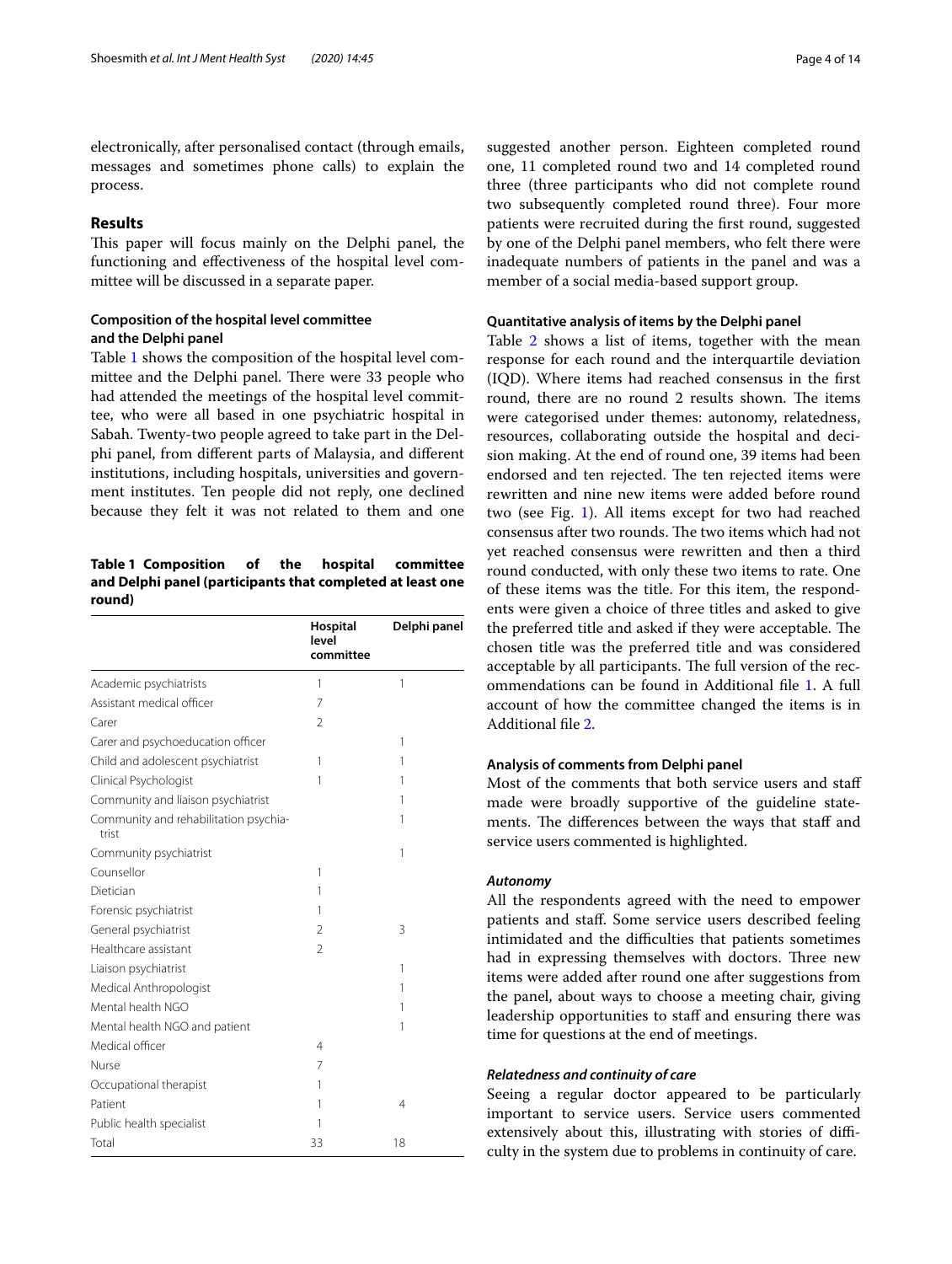#### <span id="page-4-0"></span>**Table 2 Means and interquartile deviations of items**

|             | Item                                                                                                                                                                                                                                                                                                                                   |                   | Round 1 |      | Round 2    |  |
|-------------|----------------------------------------------------------------------------------------------------------------------------------------------------------------------------------------------------------------------------------------------------------------------------------------------------------------------------------------|-------------------|---------|------|------------|--|
|             |                                                                                                                                                                                                                                                                                                                                        | Mean              | IQD     | Mean | <b>IQD</b> |  |
| Title       | Working Together: A Consensus on Collaborative Practice in the Malaysian Mental Health System                                                                                                                                                                                                                                          | 4.4               | 0.5     | 4.2  | 0.5        |  |
| Autonomy    |                                                                                                                                                                                                                                                                                                                                        |                   |         |      |            |  |
| 1.1         | The suggested process of collaborative problem solving and decision making should be considered<br>as a way of empowering patients, carers and staff and improving the quality of decision making (as<br>described in section 6 on previous page)                                                                                      | 3.8<br>3 disagree | 1       | 4.7  | 0.5        |  |
| 1.2         | All staff should be trained in assertiveness, validation*, empathy and giving feedback* appropriately                                                                                                                                                                                                                                  | 4.7               | 0       | 4.8  | 0          |  |
| 1.3         | Staff need to pay careful attention to furniture and subtle cues that may make people feel intimidated.<br>In meetings we suggest that the seating should be as close as possible to circular, with no back row, if<br>space allows                                                                                                    | 4.4               | 0.6     |      |            |  |
| 1.4         | The chair of the meeting should play a facilitator role and take care not to dominate                                                                                                                                                                                                                                                  | 4.4<br>1 disagree | 0.5     | 4.7  | 0.5        |  |
| 1.5         | The chair of the meeting should be someone who has good meeting skills and skills in listening and<br>validating, understands the topic and the context of the meeting and should be chosen with the agree-<br>ment of the other members of the meeting. The chair should not be chosen purely on the basis of grade<br>and profession |                   |         | 4.4  | 0.5        |  |
| 1.6         | The meeting chair needs to create a non-judgmental, validating environment                                                                                                                                                                                                                                                             | 4.3<br>1 disagree | 0.5     | 4.8  | 0          |  |
| 1.7         | The meeting chair needs to pay careful attention to power imbalances and make a special effort to elicit                                                                                                                                                                                                                               | 4.5               | 0.5     | 4.6  | 0.5        |  |
|             | and validate opinions from people that may be feeling intimidated                                                                                                                                                                                                                                                                      | 1 disagree        |         |      |            |  |
| 1.8         | Providing paper to people who might normally feel intimidated can encourage them to express them-                                                                                                                                                                                                                                      | 4.3               | 0.5     | 4.3  | 0.5        |  |
|             | selves                                                                                                                                                                                                                                                                                                                                 | 1 disagree        |         |      |            |  |
| 1.9         | Breaking up into smaller groups in larger meetings helps more voices to be heard and allows people to                                                                                                                                                                                                                                  | 4.4               | 0.5     | 4.4  | 0.5        |  |
|             | speak that normally feel intimidated                                                                                                                                                                                                                                                                                                   | 1 disagree        |         |      |            |  |
| 1.1         | Staff in leadership roles should be mentored and trained in democratic and transformational leadership<br>styles                                                                                                                                                                                                                       | 4.6               | 0.5     |      |            |  |
| 1.11        | All staff should be given some leadership opportunities appropriate to their skills and experience. Junior<br>staff should be given opportunities to chair meetings and mentored in this by more senior staff                                                                                                                          |                   |         | 4.7  | 0.5        |  |
| 1.12        | The people involved in a meeting should be asked if they have any questions or feedback at the end of a<br>meeting                                                                                                                                                                                                                     |                   |         | 4.8  | 0          |  |
| Relatedness |                                                                                                                                                                                                                                                                                                                                        |                   |         |      |            |  |
| 2.1         | Systems should be designed so that there are as few transitions between healthcare providers as possible. 4.7<br>If possible patients should see the same doctor on each visit                                                                                                                                                         |                   | 0.1     |      |            |  |
| 2.2         | A "primary nurse" system should be used for inpatients (see Additional file 2: Appendix S1)                                                                                                                                                                                                                                            | 4.8               | 0       |      |            |  |
| 2.3         | Systems should be designed in ways that optimize relatedness between staff                                                                                                                                                                                                                                                             | 4.9               | 0       |      |            |  |
| 2.4         | Representatives (people that represent longer term committee members) should only be sent to patient<br>care planning meetings or other hospital meetings when they are aware of the issues or are planning to<br>join a hospital committee in the long term                                                                           | 4.4               | 0.5     |      |            |  |
| Resources   |                                                                                                                                                                                                                                                                                                                                        |                   |         |      |            |  |
|             | Resources: staff competence and education                                                                                                                                                                                                                                                                                              |                   |         |      |            |  |
| 3.1         | All staff should be trained in the following areas: [insert list]                                                                                                                                                                                                                                                                      |                   |         |      |            |  |
| a           | Interprofessional working                                                                                                                                                                                                                                                                                                              | 4.6               | 0.5     |      |            |  |
| b           | Meeting skills                                                                                                                                                                                                                                                                                                                         | 4.6               | 0.5     |      |            |  |
| C           | Assertiveness skills                                                                                                                                                                                                                                                                                                                   | 4.8               | 0.1     |      |            |  |
| d           | Validating other people's opinions and giving feedback                                                                                                                                                                                                                                                                                 | 4.8               | 0.1     |      |            |  |
| е           | Reflective practice                                                                                                                                                                                                                                                                                                                    | 4.6               | 0.5     |      |            |  |
| f           | Collaborative decision making and problem solving                                                                                                                                                                                                                                                                                      | 4.6               | 0.5     |      |            |  |
| 3.2         | Training in collaborative competencies should be skills based and include role playing sessions and reflec-<br>tive components                                                                                                                                                                                                         | 4.5               | 0.5     |      |            |  |
| 3.3         | Most nursing and other professional staff working in psychiatric institutions should be interested in work-<br>ing in psychiatry and either have post-basic training in psychiatry or be undergoing this training                                                                                                                      | 4.8               | 0       |      |            |  |
| 3.4         | Staff should be mentored. Staff with post-basic psychiatry training can mentor staff that do not have post- 4.9<br>basic training                                                                                                                                                                                                      |                   | 0       |      |            |  |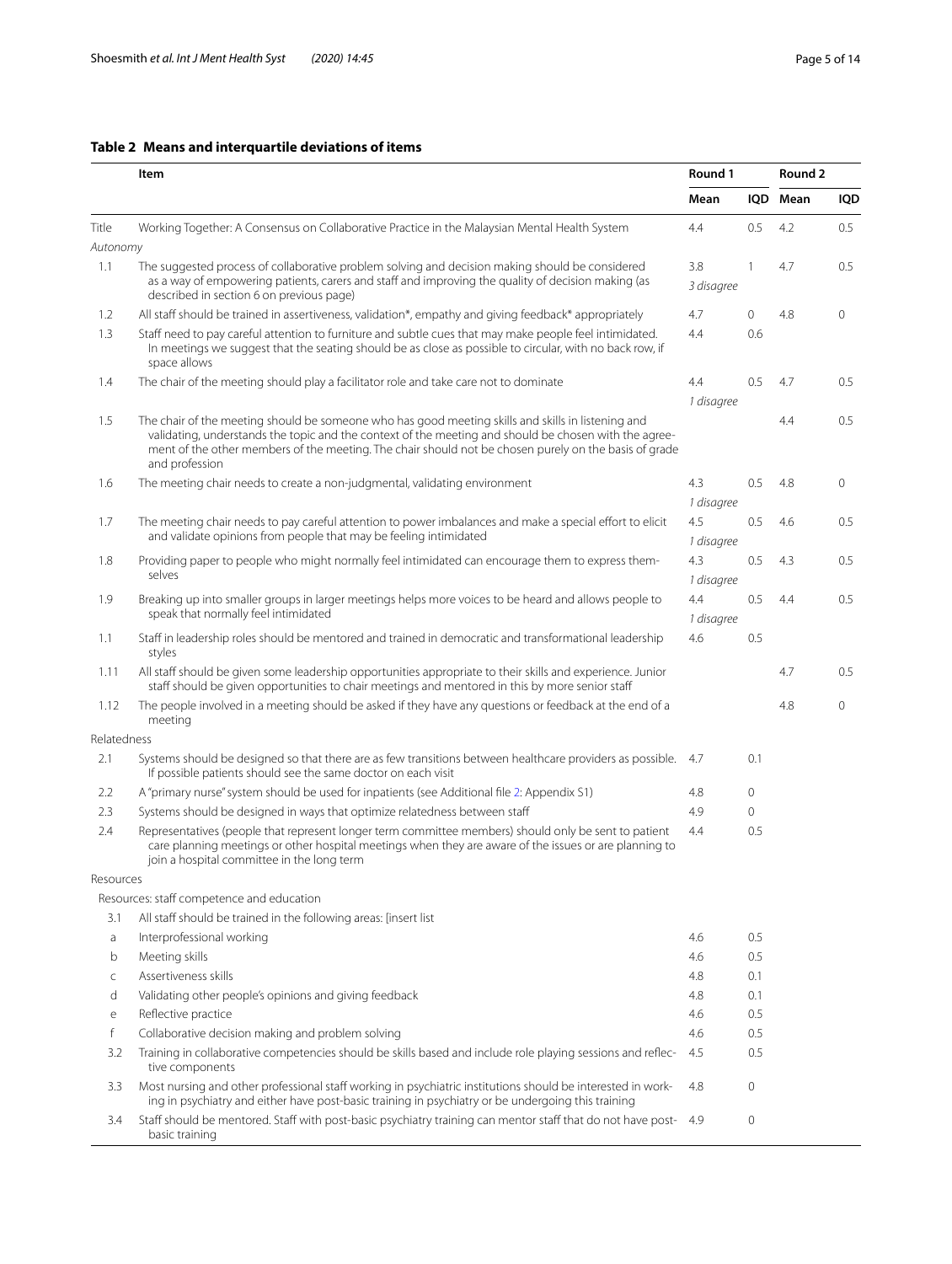#### **Table 2 (continued)**

|     | Item                                                                                                                                                                                                                                                                                                       |            | Round 1 |          |            |
|-----|------------------------------------------------------------------------------------------------------------------------------------------------------------------------------------------------------------------------------------------------------------------------------------------------------------|------------|---------|----------|------------|
|     |                                                                                                                                                                                                                                                                                                            | Mean       |         | IQD Mean | <b>IQD</b> |
| 3.5 | Specific staff should be allocated to work in psychiatry in district hospitals and primary care, to allow these<br>staff to develop the required competencies                                                                                                                                              | 4.6        | 0.5     |          |            |
| 3.6 | Higher authorities in the health service should ensure that there is an appropriate skills mix, i.e. that there<br>are adequate numbers of all professional groups, including clinical psychologists and social workers                                                                                    | 4.6        | 0.5     |          |            |
|     | Resources: service user competence and education                                                                                                                                                                                                                                                           |            |         |          |            |
| 3.7 | The use of the Ministry of Health's "Patient's Unvoiced Needs" program, is recommended                                                                                                                                                                                                                     | 4.6        | 0.5     |          |            |
| 3.8 | Each patient should have a written care plan, which they can share with all people involved in their care                                                                                                                                                                                                  | 4.6        | 0.5     |          |            |
| 3.9 | Education and support groups should be set up for patients and carers, including groups led by patients<br>and carers. Brochures and promotional materials about existing groups should be made available in clin-<br>ics and wards to ensure that patients, carers and staff are aware of their existence | 4.8        | 0       |          |            |
|     | 3.10 Patients and carers who are able and willing to help others should be trained to work as peer support<br>workers and educators                                                                                                                                                                        |            |         | 5        | $\circ$    |
|     | 3.11 Peer support workers and educators should be paid an honorarium for the time spent doing the work                                                                                                                                                                                                     |            |         | 4.4      | 0.5        |
|     | 3.12 Education for both the public and professionals should involve patients and carers as educators                                                                                                                                                                                                       |            |         | 4.8      | $\circ$    |
|     | 3.13 Written materials should be available in doctor's rooms or waiting room for patient and carer education,<br>which should also be available on line. Patients and carers should be invited to write some of these<br>materials if they are interested in doing this                                    | 4.7        | 0.1     |          |            |
|     | 3.14 Information displayed on the wall of the clinic should be related to mental health, particularly ways to<br>improve mental health and wellbeing. Information displays need to be clear, positive and sensitive to<br>what patients may find distressing                                               | 4.6        | 0.5     |          |            |
|     | 3.15 Mental health education videos should be shown in the waiting area of the clinic as well as being avail-<br>able online. These videos should show positive, hopeful, non-stigmatising views of mental illness                                                                                         | 4.6        | 0.5     |          |            |
|     | 3.16 A resource room or area should be available near the waiting room, which contains educational materials<br>(brochures, books, videos). This should be staffed by someone capable of giving education to patients<br>and carers, e.g. a staff member or peer educator                                  | 4.3        | 0.5     |          |            |
|     | 3.17 We recommend that patients be given a clinic book. This book can be used for the following: Individu-<br>alised care plans, recovery goals, relapse plans, education, psychological work-e.g. CBT formulation,<br>pages to write down things that they would like to discuss with the doctor          | 4.7        | 0.1     |          |            |
|     | Resources: time                                                                                                                                                                                                                                                                                            |            |         |          |            |
|     | 3.18 Staffing calculations and rotas should take account of the time needed for collaboration                                                                                                                                                                                                              | 4.4        | 0.5     |          |            |
|     | 3.19 Psychiatric appointment time should be at least 30 min for a follow up appointment and 90 min for a new<br>patient appointment                                                                                                                                                                        |            |         | 4.5      | 0.5        |
|     | 3.20 Care needs to be taken in deciding how to use multi-professional meeting time. Topics of discussion<br>should be limited to the things that concern most of the people attending the meeting                                                                                                          | 4.4        | 0.5     |          |            |
|     | 3.21 Each member of staff should participate in only a limited number of hospital committees and junior staff<br>should sometimes be appointed as committee members                                                                                                                                        | 4.6        | 0.5     |          |            |
|     | Resources: infrastructure                                                                                                                                                                                                                                                                                  |            |         |          |            |
|     | 3.22 Better physical resources are likely to improve collaborative practice                                                                                                                                                                                                                                | 3.9        | 0.5     |          |            |
|     | Collaborating with people outside the hospital                                                                                                                                                                                                                                                             |            |         |          |            |
| 4.1 | The bureaucratic processes should encourage collaboration, rather than create barriers to collaboration                                                                                                                                                                                                    | 4.5        | 0.5     |          |            |
| 4.2 | A 'Friends of the Hospital' group should be set up, together with a directory of services outside the hospital                                                                                                                                                                                             | 4.4        | 0.5     |          |            |
| 4.3 | Specific mental health staff should form relationships with other people outside the hospital that help our<br>patients                                                                                                                                                                                    | 4.5        | 0.5     |          |            |
| 4.4 | Existing collaborative networks between primary care and people in the community should be used to<br>help plan care for our patients (see Additional file 2: Appendix S1)                                                                                                                                 | 4.7        | 0.0     |          |            |
| 4.5 | Patients who are not directly under the psychiatric hospital, should be given the option of being treated in 4.3<br>primary care (rather than district hospitals)                                                                                                                                          | 2 disagree | 0.5     | 4.9      | 0.0        |
| 4.6 | First-responder training programs in mental health should be provided for other people that help our<br>patients                                                                                                                                                                                           | 4.6        | 0.5     |          |            |
| 4.7 | Other people that help our patients need to know referral pathways and who to call if they are uncertain<br>about what to do                                                                                                                                                                               | 4.7        | 0.3     |          |            |
|     | The decision-making process                                                                                                                                                                                                                                                                                |            |         |          |            |
| 5.1 | Inviting to take part in problem solving and decision making                                                                                                                                                                                                                                               | 4.7        | 0.5     |          |            |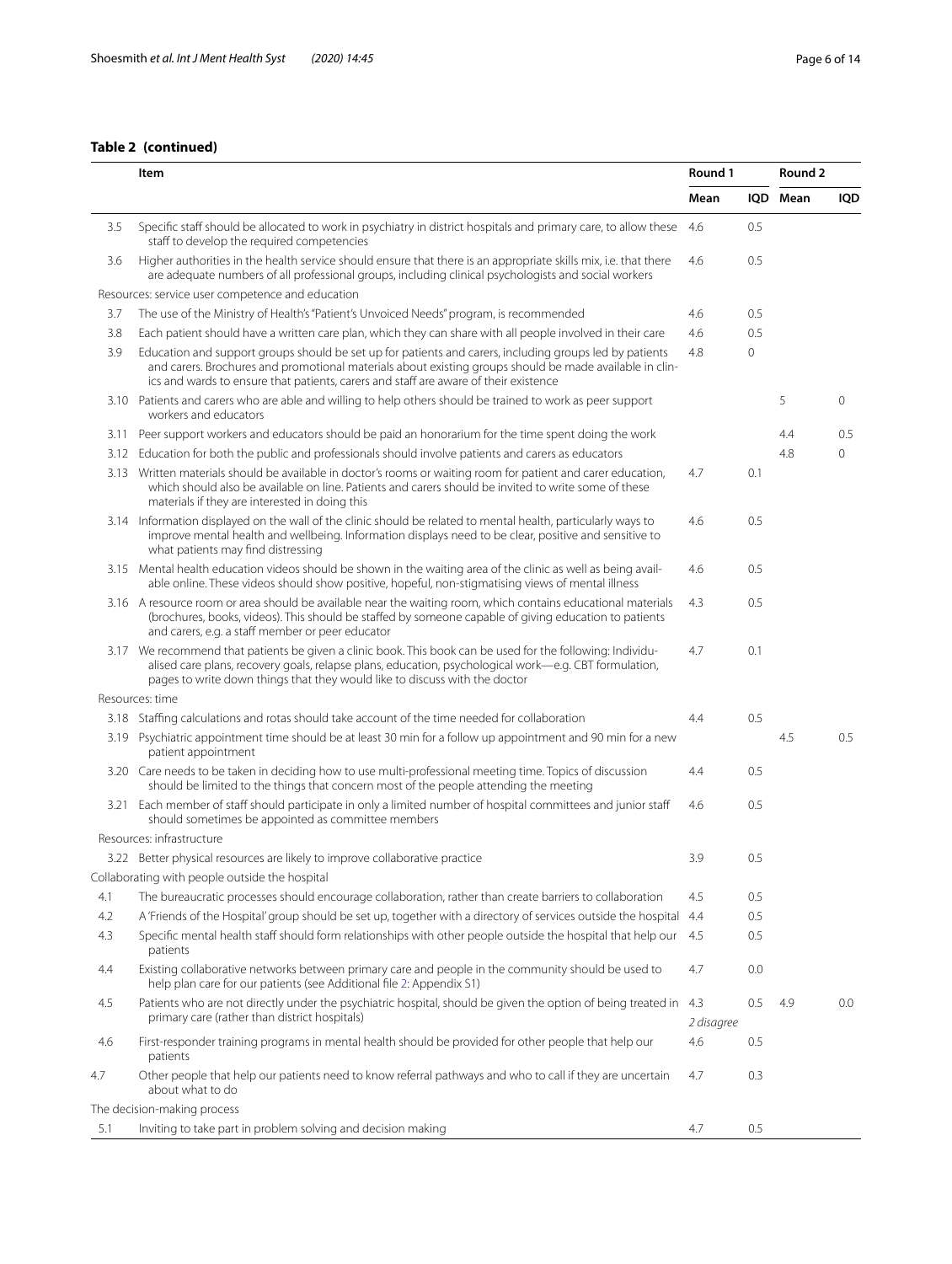#### **Table 2 (continued)**

|     | Item                                                                         | Round 1    |            | Round 2    |            |
|-----|------------------------------------------------------------------------------|------------|------------|------------|------------|
|     |                                                                              | Mean       | <b>IOD</b> | Mean       | <b>IOD</b> |
| 5.2 | Identifying stakeholders                                                     | 4.7        | 0.4        |            |            |
| 5.3 | Defining the problem                                                         |            |            | 4.8        | 0.0        |
| 5.4 | Finding common goals and values                                              |            |            | 4.8        | 0.0        |
| 5.5 | Sharing of knowledge, opinions and concerns                                  | 4.6        | 0.4        |            |            |
| 5.6 | Making the final plan                                                        | 4.4        | 0.4        | -4.5       | 0.5        |
|     |                                                                              | 2 disagree |            | 1 disagree |            |
|     | Consensus reached round 3: Mean 4.6, IQD 0.5                                 |            |            |            |            |
| 5.7 | Implementing the decision and making clear that the decision can be reviewed | 4.8        | 0.0        |            |            |

There are no round two results, where consensus was reached in the frst round

*IQD* interquartile deviation



<span id="page-6-0"></span>*D8: I have experience seeing the same doctor from 2011 to 2014 and it really helps me a lot! Now I have to see diferent doctors at every visit, and I feel lazy*  to tell my stories again and again. The communica*tion is just superfcial, I tell the surface stories and the doctor gives surface suggestions. No chance to explore further. After all, why share so much if I may not see him again?*

*D18: As a patient, I felt truly disconnected from my treatment plan because it was handled by diferent doctors. After moving to a hospital that assigns patients to the same doctor throughout their treatment process, I began to feel a sense of connection. My doctor knows my story from the beginning, so I* 

*didn't have to keep repeating the same story. Repeating my story to diferent doctors when I was unstable prevented me from seeking help because I had the idea that nobody cares.*

Staff also agreed that this was important, but some had concerns about whether it was feasible for patients to regularly see the same doctor. Having a 'primary nurse' on the ward (a nurse case manager who cares for a patient throughout the length of their stay) also appeared to be more important to service users than staf.

#### *Resources*

Staff regularly mentioned resources, particularly not having enough staff in the system, not having enough time and how lack of resources made it difficult to implement some of the collaborative practice interventions. Service users focussed on the quality of staff and the problems associated with having undertrained staf, some commenting on how bad experiences with staff could hamper recovery.

Service users emphasised how people that had used the system were a useful resource and several of them commented on how they wanted to contribute, for example in producing educational materials. Service users placed a high value on help from people who had gone through similar experiences and some commented that service users could understand better than hospital staff. Three additional items were added after round two, which were related to peer support workers.

#### *Working with people outside the healthcare system*

All comments agreed that there was a need for better collaboration with people outside the hospital. There was concern about working with *Bomoh* (traditional healers) from some panel members: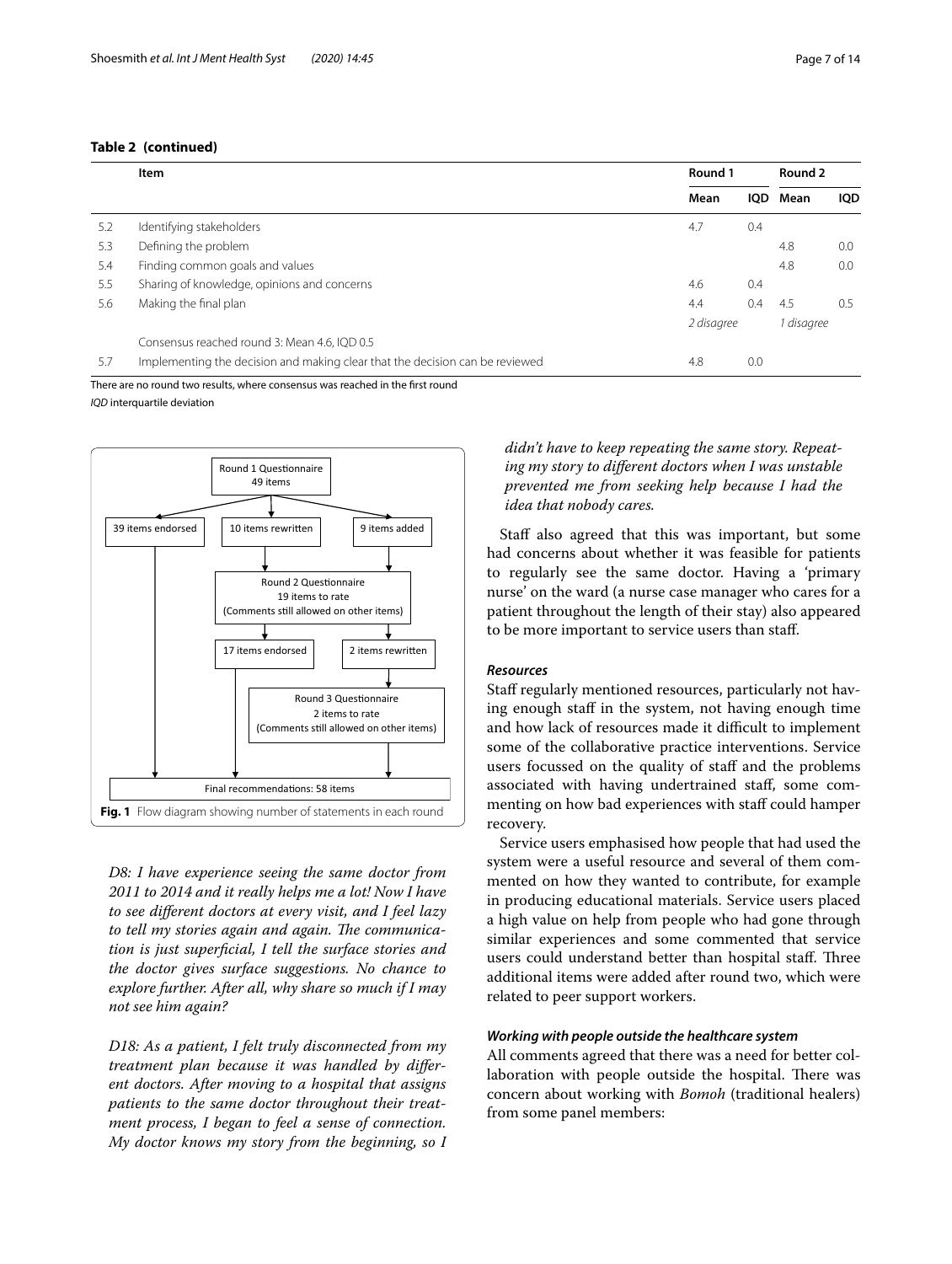*D11: Ambiguity will arise when we work with Bomohs. Does this mean that we accept what they are doing? Does this mean that we from the scientifc "community" agree with supernatural existence as what is practiced by Bomohs? Clear rules should be set before working with unregistered authorities. Because it can always backfre on us.*

Some described out that the contribution of people outside the health system needed to be valued more and this may require a change in attitude from some of the staf.

*D16: The doctors and hospital staff must be open to this idea and must realize that everyone has their own area of expertise and knowledge. Sometimes because doctors and those from the medical feld feel or regard themselves as the 'experts' it may hinder from us achieving this goal as they might not want to listen or take in the opinion of others.*

#### *Decision making*

This was the area with the most initial disagreement, particularly about the involvement of other people in decision making. Some panel members were concerned that involving other people in decision making might cause problems in confdentiality, be impractical and delay decision making The wording was changed to make it clear that this should be done with the permission of the patient, was optional and the time spent should be proportional to the difficulty and implications of the decision being made. There were also some concerns about patients that may not be able to make decisions for themselves, so further clarifcation was given on this in Additional fle [2:](#page-10-1) Appendix S1. Additional items were added about defning the problem and setting goals, following suggestions from the panel.

#### *Ratings and comments on the delphi process*

Table [3](#page-7-0) shows the ratings of panel members, regarding the Delphi process. These ratings were done at the end of round one.

The comments on the Delphi Process were generally positive, with panel members glad to have been given the opportunity to take part.

*D6 (staf): It was a good opportunity to learn from other professionals as well as patients and caregivers.*

Some members described feeling confused by some of the items and that not enough context was given to them in round one. A further introduction with more context was written for round two.

Service users described feeling empowered by the process, felt that their voices were being heard and that they were contributing.

*D8: I feel I am involved in nation-building and we are all working towards a better Malaysia, better society and better standard of living. Process is long but it is unavoidable. It is good that you give us a reasonable timeframe to allow us to take part according to our pace.*

Some commented that certain professions were missing (e.g. family medicine specialist, social worker) and some members felt that the balance between service users and professionals was not enough:

*D16: Tank you so much. I do feel that this is a great way to get our voices heard. However, the mix is not balanced hence the answers will always lean to a medical model rather than a social model and will again fall back to what the mental health professionals feel, think and want and do not fully represent what the patients and carers fully need and want.*

| Round 1                                                   | Strongly agree | Agree | <b>Neutral</b> | <b>Disagree</b> | <b>Strongly</b><br>disagree |
|-----------------------------------------------------------|----------------|-------|----------------|-----------------|-----------------------------|
| I understand the rationale for the Delphi process         | 8              |       |                |                 |                             |
| Filing the form was easy                                  |                | 10    |                |                 |                             |
| Filling the form took longer than I expected              |                |       | 6              |                 |                             |
| The Delphi process is a useful way to make new quidelines |                | 8     |                |                 |                             |
| Round 2                                                   |                |       |                |                 |                             |
| I understand the rationale for the Delphi process         | h              |       |                |                 |                             |
| Filing the form was easy                                  |                |       |                |                 |                             |
| Filling the form took longer than I expected              |                |       |                |                 |                             |
| The Delphi process is a useful way to make new quidelines |                |       |                |                 |                             |

#### <span id="page-7-0"></span>**Table 3 Participants experience of the Delphi process**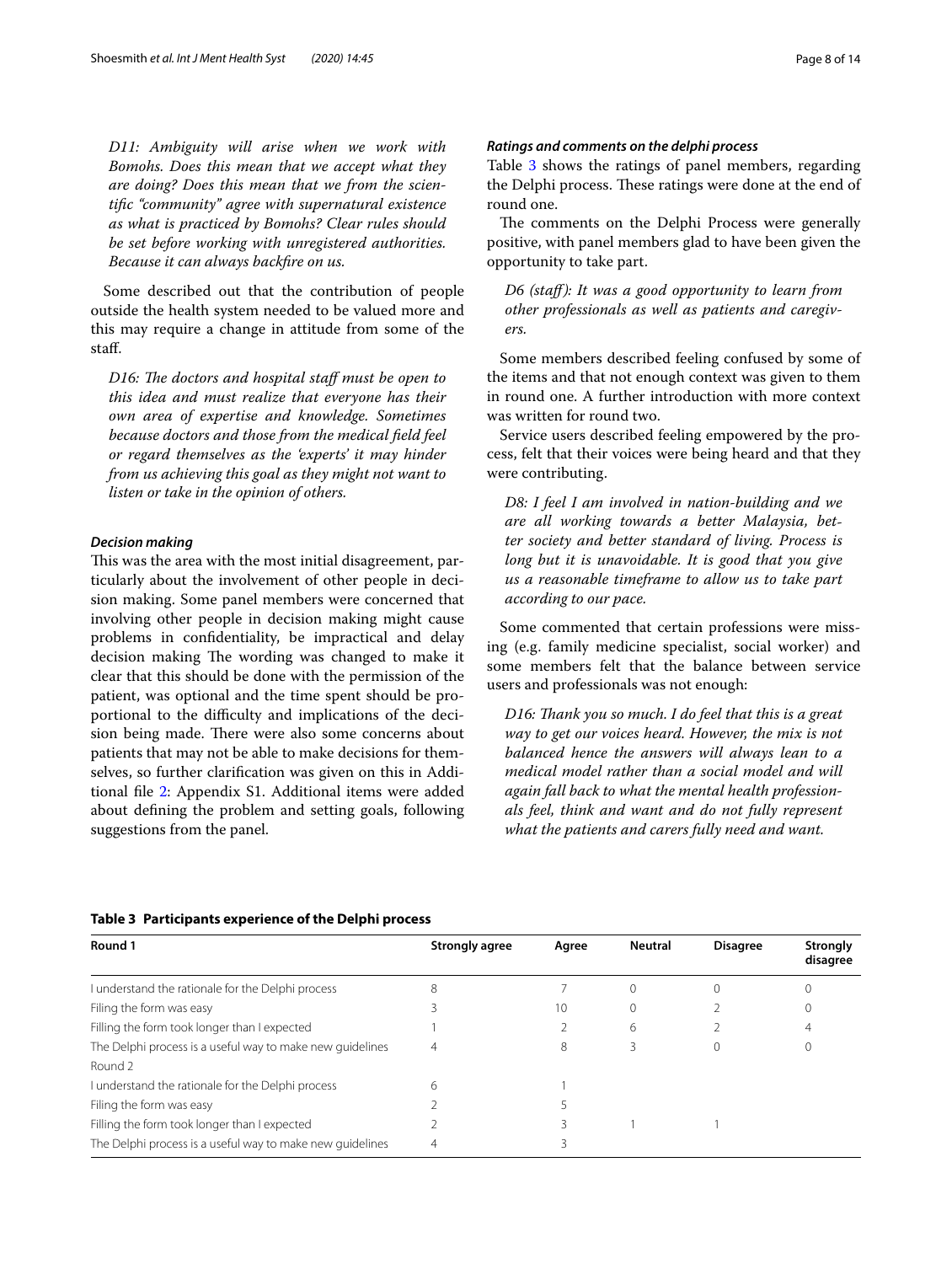#### **Discussion**

This process has created a set of recommendations, which aim to improve the general environment of the psychiatric system so that collaboration is more likely. The recommendations include ways to empower and improve autonomy, improvements in continuity of care and ways to enhance and make the best use of scarce resources. This is particularly important in Malaysia, where care is often fragmented [\[9](#page-11-5)] with low continuity of care [\[8](#page-11-4)], decision making is often hierarchical rather than collaborative [\[8](#page-11-4)], resources are limited [[18,](#page-11-14) [22](#page-11-18)] and the treatment gap is large [\[10](#page-11-6)]. It is possible to implement many of these recommendations with the existing levels of resources. Although some of these recommendations are not feasible in many areas of Malaysia with the current level of resources, this exercise allowed consensus to be reached on what was desirable. Many of these recommendations already have empirical evidence to support them, which is briefy reviewed below.

#### **Autonomy**

Responses by Delphi panel members demonstrated how low levels of autonomy negatively afects patient care. A large meta-analysis of 184 studies based on self-determination theory showed patient autonomy to be associated with mental health and physical health outcomes. This efect is likely to be motivated by perceived competence, whereby patients that feel more in control of their lives are more likely to feel competent in the management of their health  $[23]$  $[23]$ . The effects of interventions that aim to improve autonomy have been found to be greater in marginalised and disempowered groups such as people with low income or education levels [\[24](#page-11-20), [25\]](#page-11-21).

#### **Relatedness**

The responses from service users on the Delphi panel highlight how inadequate continuity of care (e.g. patients seeing a diferent doctor on each visit) has a negative efect on care. Continuity of care is well studied and has been shown to be related to improved health outcomes [ $26$ ], improved satisfaction [ $26$ ,  $27$ ], improved cost effectiveness [[26\]](#page-11-22), decreased hospitalizations [[27\]](#page-11-23), decreased emergency department visits [[27](#page-11-23)], and increased probability of receiving preventive services [[27](#page-11-23)], particularly in patients with chronic diseases. A study using the French National Health Insurance database to follow up 14515 people with mental disorders for 3 years found relational continuity of care was related to reduced risk of death in people with mental disorders [[28](#page-11-24)]. A UK longitudinal study examining the relationship between continuity of care in 5552 individuals with severe mental illness over 11 years showed that people with lower continuity of care had worse outcomes, with a large efect size of 1.75 (*Cohen's d*) for the relationship between continuity of care and patient outcome [\[29\]](#page-11-25). Relatedness among staf is also important and a UK study of over 7000 health staf in 400 diferent healthcare teams showed that working in well-functioning teams led to lower levels of staff stress, lower death rates and higher levels of innovation [\[30\]](#page-11-26).

#### **Resources**

The original qualitative research showed that the level of resources limited collaboration, including the mental health and collaborative competencies of staff and service users, time and physical resources [[8](#page-11-4)]. Meta-analytic evidence shows that interventions that improve the competence of healthcare staf, including educational meetings [[31\]](#page-11-27) and training in patient centeredness [\[32](#page-11-28)], improve patient outcomes. These interventions are more effective if the training involves mixed didactic and interactive elements  $[31]$ . Training of mental healthcare staff also reduces burnout [[33\]](#page-11-29) and the use of restraint [[34\]](#page-11-30). Empathy training is efective in improving empathic respond-ing in healthcare staff [[35\]](#page-11-31).

Psychoeducation programs that improve patient understanding of their illness improves patient outcomes, including compliance, relapse and satisfaction with services [[36\]](#page-11-32). Individualised care planning improves the ability of patients with chronic illnesses to manage their condition as well as reducing depression [[37](#page-12-0)] and qualitative evidence suggests that many patients value and use written care plans [[38\]](#page-12-1). Discharge planning processes reduce the length of hospital stay, readmissions and improves patient satisfaction [[39](#page-12-2)]. Handheld records have been shown to improve communication and patient knowledge in other disciplines  $[40, 41]$  $[40, 41]$  $[40, 41]$  $[40, 41]$  $[40, 41]$ . There is evidence that peer support interventions can improve patient outcomes, including reducing inpatient service use [\[42](#page-12-5)]. Research in Malaysia has shown that approximately 20% of patients have unvoiced needs following a doctor's appointment  $[43]$  $[43]$  $[43]$  and a waiting room intervention led to reductions in unvoiced needs [[44\]](#page-12-7). Waiting room interventions that help patients to identify their informational needs improve aspects of the consultation, including asking questions, patient satisfaction and preconsultation anxiety [[45\]](#page-12-8). Waiting room poster displays and educational brochures are read by patients in other contexts [[46](#page-12-9), [47\]](#page-12-10), but there is currently little research into how these interventions afect health outcomes.

In the Malaysian setting a typical outpatient appointment lasts approximately 5–10 min and committee and panel members discussed how this resulted in patients feeling rushed. There is evidence in primary care that longer appointment times improve the detection of psychiatric problems  $[48]$  $[48]$ . There is little research into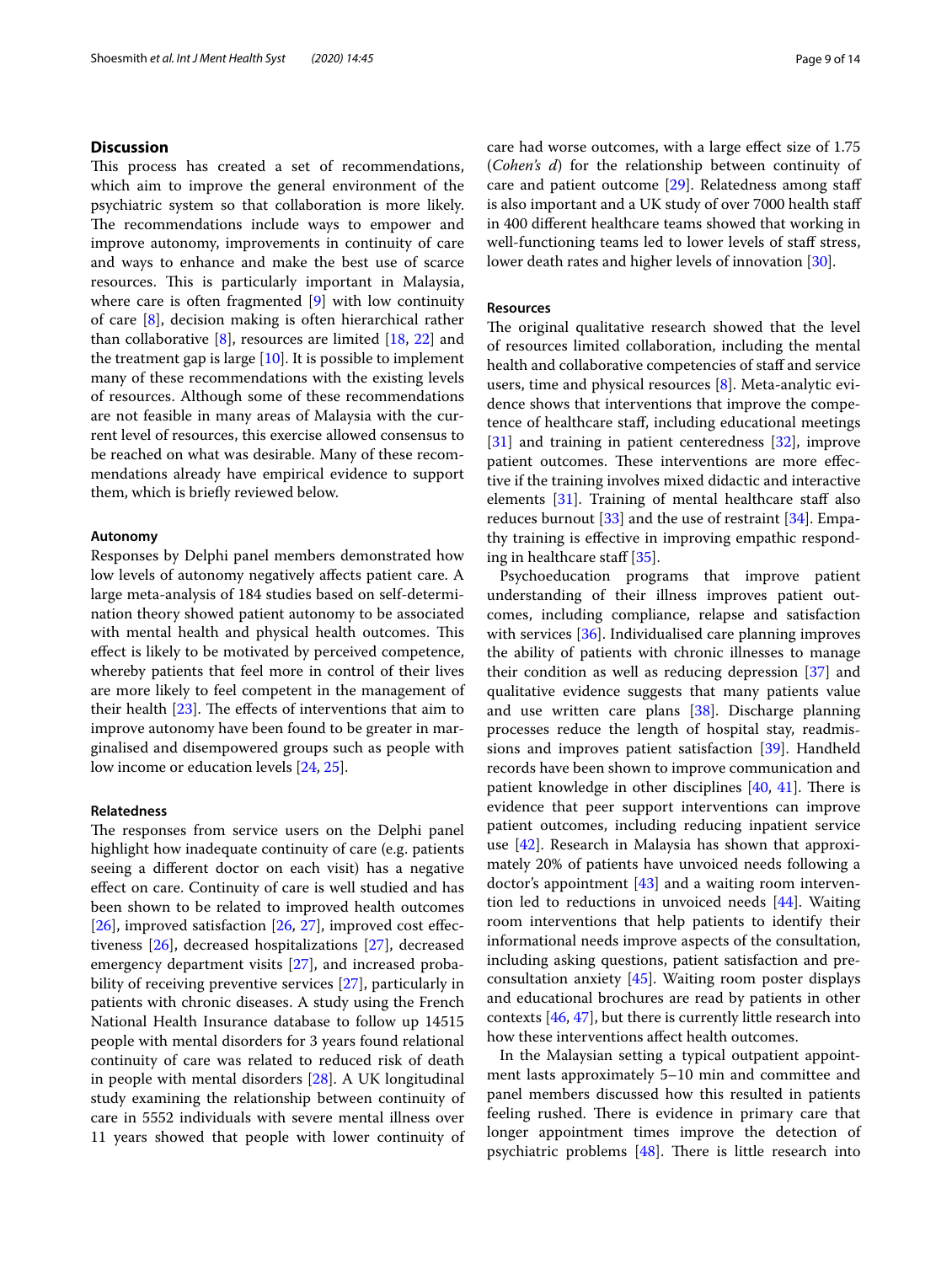the optimum appointment length in psychiatry. In the US setting, appointments with psychiatrists are often reduced to a 15 min 'medication check', with the expectation that the patient will be seeing another professional for psychological interventions. This has led to dissatisfaction from both psychiatrists and patients and concerns that care is substandard [[49](#page-12-12)]. In the Malaysian setting, patients are normally not seeing any other professional for psychological treatment and most patients are seen by inexperienced medical officers, rather than psychiatrists, so longer times are likely to be needed to provide adequate care.

Participants in this research commented on the way that physical infrastructure afected collaboration, for example the institutional feel of the wards reducing the sense of autonomy. Building design infuences the way that people interact with each other [\[50](#page-12-13)[–52\]](#page-12-14) and architecture has the potential to increase or reduce the sense of power imbalance [\[53](#page-12-15)]. In a psychiatric setting, meeting spaces need to feel private and psychologically safe for patients and staff [[53](#page-12-15)]. Hospital information systems can also improve collaboration in healthcare settings [\[54](#page-12-16)], improve communication between healthcare providers and service users [\[55](#page-12-17)] and improve accessibility of healthcare, leading to improved patient outcomes [[56](#page-12-18)[–59](#page-12-19)].

#### **Collaboration with people outside the hospital**

Communities play a large role in mental health care in lower and middle income countries [\[60](#page-12-20), [61\]](#page-12-21) and partnership with communities is a strategy that has been successfully employed in Malaysia to improve mental health [[62\]](#page-12-22). Training community members to provide initial help to people with mental disorders helps improve confdence, intention to help others and helping behaviours, however it is not yet clear whether these programs help improve mental health outcomes in people with mental health problems [\[63](#page-12-23)[–65\]](#page-12-24). A systematic review of religious interventions concluded that they were efective [[66\]](#page-12-25) and in Malaysia religious professionals and traditional healers sometimes refer patients to services if they feel that the problem is a mental health concern, rather than a spiritual issue [[19\]](#page-11-15). Interagency collaboration is considered best practice in the feld of mental health, but the evidence that it is efective in improving patient outcomes was considered weak by a Cochrane review  $[66]$  $[66]$ . This is likely to be due to the complexity of these kind of interventions, where conducting a randomised control trial is difficult. However, a systematic review has shown that interagency collaboration has been shown to lead to better child welfare outcomes where there is parental drug use  $[66]$  $[66]$  $[66]$ . There is strong evidence that collaborations between primary care and specialist mental health staf are efective in treating people with mental disorders [[7\]](#page-11-3). Treating patients with common mental disorders in primary care rather than secondary care has been recommended by the World Health Organisation for many years, since primary care is more accessible and acceptable to patients [\[61](#page-12-21)].

#### **The decision‑making process**

The process for shared decision making and problem solving that we have recommended has similarities and diferences with processes for doctor-patient relationships previously described in the literature  $[67-73]$  $[67-73]$ . The step of 'identifying stakeholders' is unusual in models of doctor-patient decision making, since most models only concern the doctor and patient. In Malaysia decisions are frequently made outside of the doctor-patient dyad, with family and other community members often involved in decision making, even after the patient has left the doctors office  $[19]$ . Programs that aim to improve shared decision making have been shown to improve patient satisfaction and collaboration with the treatment process, but most studies do not show improvements in symptoms or behavioural outcomes [\[24,](#page-11-20) [74](#page-12-28), [75\]](#page-12-29).

#### **Complex multicomponent interventions**

It appears that complex programs, which involve several of the components of collaborative practice (e.g. programs that increase patient education, autonomy and relatedness together), have an efect on more outcomes than programs which only introduce one component (e.g. only training in shared decision making) [\[7](#page-11-3), [24](#page-11-20), [76](#page-12-30)]. It is possible that the components of collaborative practice work synergistically, where several elements working together have a greater efect.

#### **Limitations**

There are limitations to the way that we carried out this study. The first was that some groups were only represented in the original hospital committee, but not in the Delphi panel, particularly nursing and allied health staf. Service users were also underrepresented, particularly in the original hospital level committee and the service users on the committee are unlikely to have represented the views of all service users. Secondly, there was quite a large drop-out rate from the professionals in the Delphi panel. This is likely to reflect the reality of working in mental health in Malaysia, where it is extremely difficult to fulfl core work duties within working time and there is rarely time to do anything outside of core duties. This may have improved if panel members had been paid an honorarium for their time.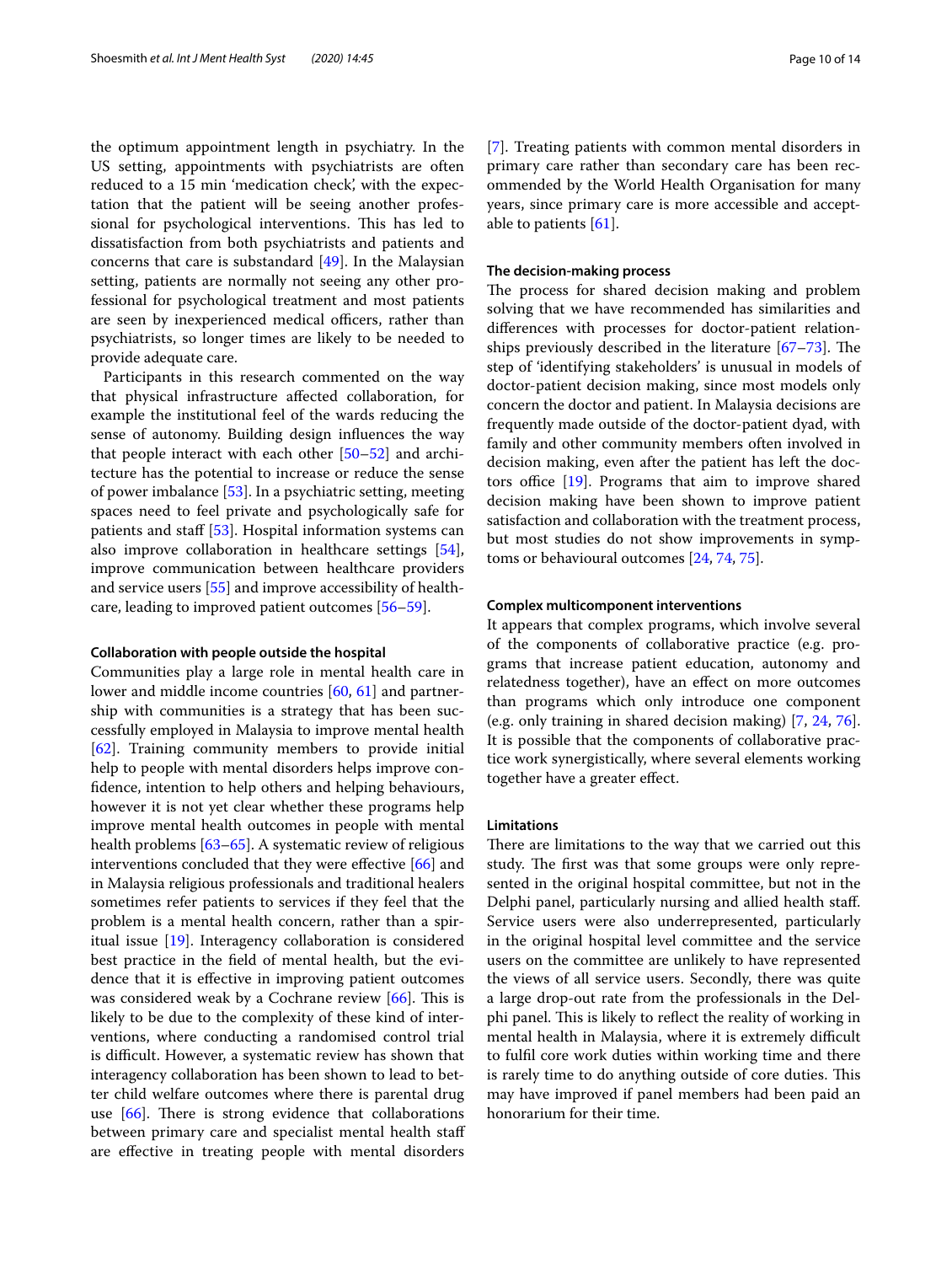#### **Strengths**

This study has shown that the Delphi method is a feasible method of making recommendations in mental health in Malaysia. A search of the literature did not reveal any other studies using this method in mental health in Malaysia, other than one pan-Asian study [[77](#page-12-31)]. This method used minimal budget and has led to a more diverse group of people being involved in forming recommendations than is the case with traditionally used methods of decision making, which often only involve people in positions of power, who live in a small geographical area. This study attempted to give voice to those who have traditionally been left out of decision making. The World Health Organisation recommended in 2001 that "Communities, families and consumers should be included in the development and decision-making of policies, programmes and services" [\[78](#page-12-32)] and formal collaborations with service users is one of the WHO quality indicators  $[79]$ . This is not currently common practice in Malaysia [[80](#page-12-34)] and is not one of the quality indicators commonly used  $[81]$  $[81]$  $[81]$ . This study has demonstrated the usefulness of involving consumers in forming recommendations, in that the perspective that they gave, and their priorities were different from the priorities of people that worked in the system. This was particularly the case with continuity of care, which appeared to be high priority for service users. This study demonstrated some of the difficulties of recruiting service users to committees in a setting where patriarchal attitudes to patients are prevalent [[82](#page-13-1)], service user involvement is not common practice and there are still very few consumer groups. However, the process highlighted the existence of informal social media-based groups of mental health service users that are now growing and empowering users, one of which was eventually used to help recruit the patients and carers to the Delphi panel.

#### **Future directions**

It is hoped that over time some of these recommendations will be implemented and incorporated into quality indicators of the Malaysian healthcare system. Further research is now needed into the efectiveness of some of these recommendations, in the context of Malaysia. Systems based research in lower and middle income countries is currently lacking, but was rated as high priority in study of researchers and stakeholders in low and middle income countries [[83](#page-13-2)]. Research in lower and middle income countries is needed, particularly into the effectiveness of patient and staff empowerment, shared decision making, improving relatedness in the system, written care plans and information,

increasing the provision of certain types of training and collaborating with the wider system.

#### **Conclusions**

This study sought to build evidence on interventions which will help to improve patient care through improving collaborative practice in Malaysia. This has shown that the modifed Delphi method is a feasible method in Malaysia and led to participation of a more diverse group of people than traditional methods of decision making. It also demonstrated the importance of involving service users and the challenges in doing this when it is not yet part of the culture. These recommendations could potentially be part of level III evidence [\[84](#page-13-3)], in the formation of clinical practice guidelines for complex systems level interventions, where higher level evidence is currently weak in Malaysia.

#### **Supplementary information**

**Supplementary information** accompanies this paper at [https://doi.](https://doi.org/10.1186/s13033-020-00374-7) [org/10.1186/s13033-020-00374-7](https://doi.org/10.1186/s13033-020-00374-7).

<span id="page-10-1"></span><span id="page-10-0"></span>**Additional fle 1.** The full guidelines.

**Additional fle 2.** Detail about how items were modifed and Delphi panel comments for each round.

#### **Acknowledgements**

We would like to thank all of the members of the Hospital Mesra Bukit Padang Collaborative Practice Committee and the Delphi Committee: Adam Abdullah, Ahmad Qabil Bin Khalib, Segeran Ramodran, Atiqah Chew Abdullah, Brenagempli Anak Jampong, Cassie Ellena Chew, Cornelius John, Emmanuel Joseph Pereira, Lee Shea Wah, Ng Boon Seng, Norhayati Nordin, Razifah Adbul Rahman, Shahlini Selvarajoo, Sughashini Subramaniam, Ebba Gondilou, Geo Allen George, Julius Jalani, Lee Sang Choon, Mary Malanjun, Matron Nurzelah Abdullah, Ong Kok Loong @ Mohd Benyamin Abdullah, Rewajoh Lahai, Zaidin Endut, Rommy B. Ramlee, Nurmina Nawali, Sharifah Aini Yusof, Sidik Singkak, Kulnah Ambor, Masnah Ajis, Umi Izzatti Saedon, Tang Poh Yee, Siti Hazrah, Nurul Nadia Ismail, Marhani Midin, Low Lee Lan, Abdul Kadir Abu Bakar, Anita Abu Bakar, Ang Kim Teng, Amalina Abdullah, Ahmad Rostam Md Zin, Abdul Rasyid Sulaiman, Shazwani Rhosky binti Fadzir, Wan Zakirah bt. Wan Zakaria.

#### **Authors' contributions**

WS: designed the research protocol, wrote the proposal, recruited and organised both committees, drafting the paper and submitting the paper. SHC: helped organise the hospital level committee, undertook regular discussion and refection on fndings, reviewed and critically appraised the fnal article. BG: was a PhD supervisor for this project, undertook design of the research protocol, regular discussion and refection on fndings, reviewed and critically appraised the fnal article. DF: PhD supervisor, undertook design of the research protocol, regular discussion and refection on fndings, reviewed and critically appraised the fnal article. SF: PhD supervisor for this project, undertook design of the research protocol, regular discussion and refection on fndings, analysis of the data, reviewed and critically appraised the fnal article. All authors read and approved the fnal manuscript.

#### **Funding**

The funding for the qualitative research that formed the initial phase of this project was supported by a grant from the Ministry of Health, Malaysia (no. NMRR-13-308-14792).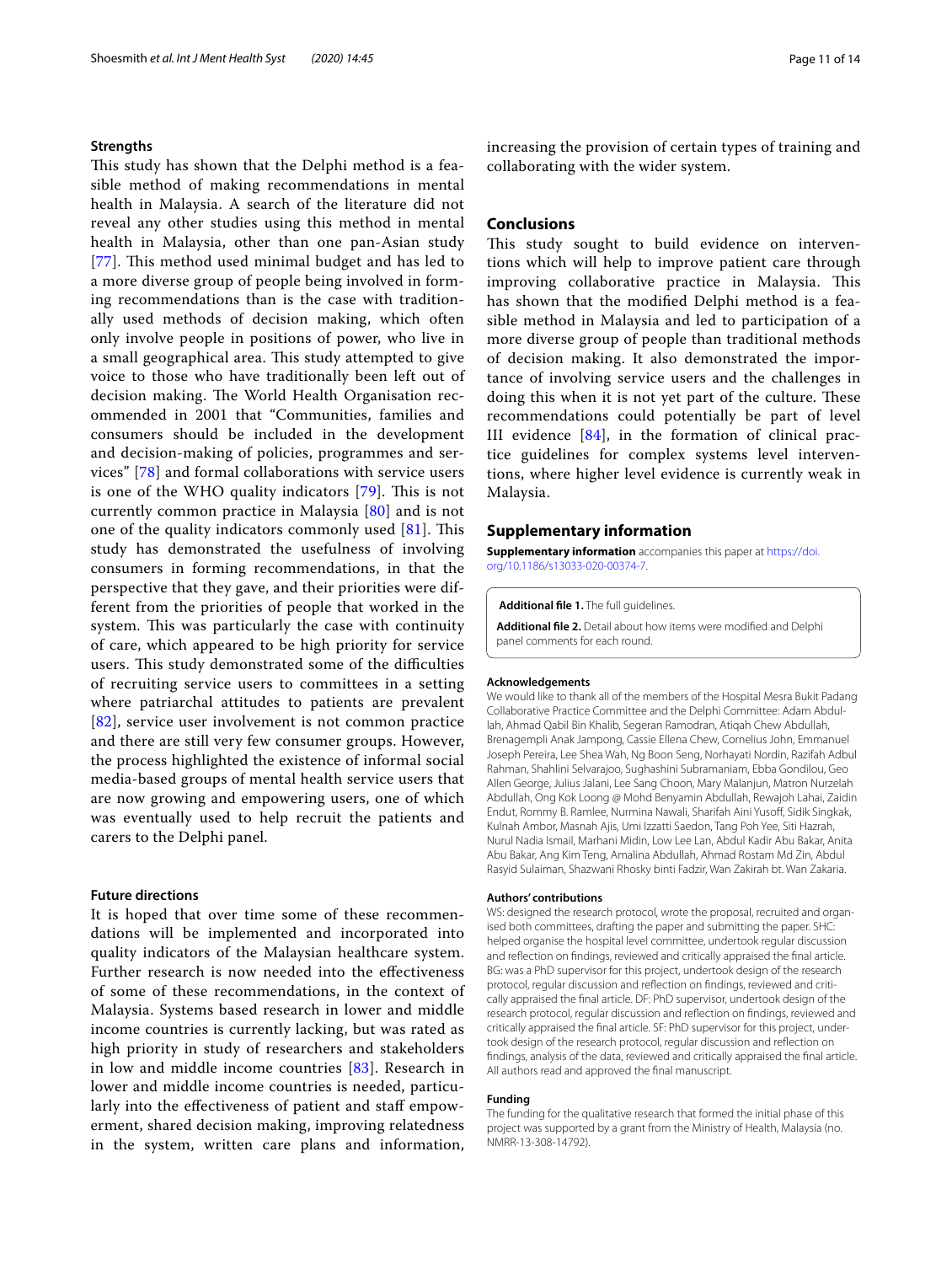#### **Availability of data and materials**

The anonymised, raw data from the Delphi Committee and the changes made to each item are available in Additional fles [1](#page-10-0), [2.](#page-10-1)

#### **Ethics approval and consent to participate**

See "[Methods](#page-1-0)" section.

#### **Consent for publication**

We would like to thank the Director General of Health Malaysia for permission to publish this paper.

#### **Competing interests**

The author declares that they have no competing interests.

#### **Author details**

<sup>1</sup> Faculty of Medicine and Health Sciences, University Malaysia Sabah, Kota Kinabalu, Malaysia. <sup>2</sup> Curtin University, Miri, Sarawak, Malaysia. 3 Hospital Mesra Bukit Padang, Ministry of Health, Kota Kinabalu, Malaysia. <sup>4</sup> School of Public Health, Curtin University, Perth, Australia.<sup>5</sup> University of Derby, Derby, UK.

# Received: 12 March 2020 Accepted: 30 May 2020<br>Published online: 19 June 2020

#### **References**

- <span id="page-11-0"></span>1. World Health Organization. Framework for action on interprofessional education & collaborative practice. practice. Geneva: Department of Human Resources for Health; 2010. Available [http://whqlibdoc.who.](http://whqlibdoc.who.int/cgi-bin/repository.pl%3furl%3d/hq/2010/WHO_HRH_HPN_10.3_eng.pdf) int/cgi-bin/repository.pl?url=[/hq/2010/WHO\\_HRH\\_HPN\\_10.3\\_eng.pdf.](http://whqlibdoc.who.int/cgi-bin/repository.pl%3furl%3d/hq/2010/WHO_HRH_HPN_10.3_eng.pdf) Accessed 9 May 2012.
- <span id="page-11-1"></span>2. Wampold BE. How important are the common factors in psychotherapy? An update. World Psychiatry. 2015;14(3):270–7.
- 3. Howgego IM, Yellowlees P, Owen C, Meldrum L, Dark F. The therapeutic alliance: the key to efective patient outcome? A descriptive review of the evidence in community mental health case management. Aust N Z J Psychiatry. 2003;37(2):169–83.
- 4. Nakagami E. Working alliance, hope, and functional outcome for individuals with schizophrenia: mechanisms of infuence. Los Angeles: University of Southern California; 2009.
- 5. Hopkins M, Ramsundar N. Which factors predict case management services and how do these services relate to client outcomes? Psychiatr Rehabil J. 2006;29(3):219–22.
- <span id="page-11-2"></span>6. McCabe R, Bullenkamp J, Hansson L, Lauber C, Martinez-Leal R, Rössler W, et al. The therapeutic relationship and adherence to antipsychotic medication in schizophrenia. PLoS ONE. 2012;7(4):e36080.
- <span id="page-11-3"></span>7. Woltmann E, Ph D, Grogan-kaylor A, Ph D, Perron B, Ph D, et al. Comparative efectiveness of collaborative chronic care models for mental health conditions across primary, specialty, and behavioral health care settings: systematic review and meta-analysis emily. Am J Psychiatry. 2012;169(18):790–804.
- <span id="page-11-4"></span>8. Shoesmith W, Awang Borhanuddin AFB, Pereira EJ, Nordin N, Giridharan B, Forman D, et al. Barriers and enablers to collaboration in the mental health system in Sabah, Malaysia: towards a theory of collaboration. BJPsych Open. 2020;6(1):1–10.
- <span id="page-11-5"></span>9. Shoesmith WD, Sawatan W, Abdullah AF, Fyfe S. Leadership and evaluation issues in interprofessional education in Sabah, Malaysia. Leading research and evaluation in interprofessional education and collaborative practice. London: Palgrave Macmillan UK; 2016. p. 193–212.
- <span id="page-11-6"></span>10. Bin Abdullah AF. Mental health of primary care attendees in Kota Kinabalu, Sabah. Parkville: University of Melbourne; 2018.
- <span id="page-11-7"></span>11. Minas H, Jorm AF. Where there is no evidence: use of expert consensus methods to fll the evidence gap in low-income countries and cultural minorities. Int J Ment Health Syst. 2010;4(1):33.
- <span id="page-11-8"></span>12. World Health Organization. Decision-making for guideline development at WHO. In: WHO handbook for guideline development, 2nd edn; 2014. p. 201–14. [http://www.who.int/publications/guidelines/Chp16\\_May20](http://www.who.int/publications/guidelines/Chp16_May2016.pdf) [16.pdf](http://www.who.int/publications/guidelines/Chp16_May2016.pdf). Accessed 6 May 2020.
- <span id="page-11-9"></span>13. Jorm AF. Using the Delphi expert consensus method in mental health research. Aust N Z J Psychiatry. 2015;49(10):887–97.
- <span id="page-11-10"></span>14. De Silva SA, Colucci E, Mendis J, Kelly CM, Jorm AF, Minas H. Suicide frst aid guidelines for Sri Lanka: a Delphi consensus study. Int J Ment Health Syst. 2016;10(1):1–10.
- <span id="page-11-11"></span>15. Hart LM, Jorm AF, Kanowski LG, Kelly CM, Langlands RL. Mental health frst aid for Indigenous Australians: using Delphi consensus studies to develop guidelines for culturally appropriate responses to mental health problems. BMC Psychiatry. 2009;9:1–12.
- <span id="page-11-12"></span>16. Jones J, Hunter D. Consensus methods for medical and health services research. Br Med J. 1995;311(August):376–80.
- <span id="page-11-13"></span>17. Hutchings A, Raine R, Sanderson C, Black N. A comparison of formal consensus methods used for developing clinical guidelines. J Heal Serv Res Policy. 2006;11(4):218–24.
- <span id="page-11-14"></span>18. Guan NC, Lee TC, Francis B, Yen TS. Psychiatrists in Malaysia: the Ratio and Distribution. Malaysian J Psychiatry. 2018;27(1):1–9.
- <span id="page-11-15"></span>19. Shoesmith WD, Borhanuddin AFBA, Yong Pau Lin P, Abdullah AF, Nordin N, Giridharan B, et al. Reactions to symptoms of mental disorder and help seeking in Sabah, Malaysia. Int J Soc Psychiatry. 2017;64:49–54.
- <span id="page-11-16"></span>20. Rayens MK, Hahn EJ. Building consensus using the policy Delphi method. Policy Polit Nurs Pract. 2000;1(4):308–15.
- <span id="page-11-17"></span>21. Jünger S, Payne SA, Brine J, Radbruch L, Brearley SG. Guidance on Conducting and REporting DElphi Studies (CREDES) in palliative care: recommendations based on a methodological systematic review. Palliat Med. 2017;31(8):684–706.
- <span id="page-11-18"></span>22. Yoon CK. Mental health services where there is no psychiatrist: my experience in Sabah. Asia-Pacifc Psychiatry. 2010;2(3):128–128.
- <span id="page-11-19"></span>23. Ng JYY, Ntoumanis N, Thøgersen-Ntoumani C, Deci EL, Ryan RM, Duda JL, et al. Self-determination theory applied to health contexts: a metaanalysis. Perspect Psychol Sci. 2012;7(4):325–40.
- <span id="page-11-20"></span>24. Samalin L, Genty J-B, Boyer L, Lopez-Castroman J, Abbar M, Llorca P-M. Shared decision-making: a systematic review focusing on mood disorders. Curr Psychiatry Rep. 2018;20(4):23.
- <span id="page-11-21"></span>25. Durand M-A, Carpenter L, Dolan H, Bravo P, Mann M, Bunn F, et al. Do interventions designed to support shared decision-making reduce health inequalities? A systematic review and meta-analysis. PLoS ONE. 2014;9(4):e94670.
- <span id="page-11-22"></span>26. Sans-Corrales M, Pujol-Ribera E, Gené-Badia J, Pasarín-Rua MI, Iglesias-Pérez B, Casajuana-Brunet J. Family medicine attributes related to satisfaction, health and costs. Fam Pract. 2006;23(3):308–16.
- <span id="page-11-23"></span>27. Cabana MD, Jee SH. Does continuity of care improve patient outcomes? J Fam Pract. 2004;53(12):974–80.
- <span id="page-11-24"></span>28. Hoertel N, Limosin F, Leleu H. Poor longitudinal continuity of care is associated with an increased mortality rate among patients with mental disorders: results from the French National Health Insurance Reimbursement Database. Eur Psychiatry. 2014;29(6):358–64.
- <span id="page-11-25"></span>29. MacDonald A, Adamis D, Craig T, Murray R. Continuity of care and clinical outcomes in the community for people with severe mental illness. Br J Psychiatry. 2019;214(5):273–8.
- <span id="page-11-26"></span>30. Borrill CS, Carletta J, Carter AJ, Dawson JF, Garrod S, Rees A, et al. The efectiveness of health care teams in the National Health Service Report. Aston Centre for Health Service Organization Research; 2001.
- <span id="page-11-27"></span>31. Forsetlund L, Bjørndal A, Rashidian A, Jamtvedt G, O'Brien MA, Wolf F, et al. Continuing education meetings and workshops: Efects on professional practice and health care outcomes. Cochrane Database Syst Rev. 2009;2009(2):CD003030.
- <span id="page-11-28"></span>32. Dwamena F, Cm G, Jorgenson S, Sadigh G, Sikorskii A, Lewin S, et al. Interventions for providers to promote a patient-centred approach in clinical consultations. Cochrane Libr. 2012;12(12):CD003267.
- <span id="page-11-29"></span>33. Dreison KC, Luther L, Bonfls KA, Sliter MT, Mcgrew JH, Salyers MP. Supplemental material for job burnout in mental health providers: a metaanalysis of 35 years of intervention research. J Occup Health Psychol. 2018;23(1):18–30.
- <span id="page-11-30"></span>34. Ye J, Xiao A, Yu L, Guo J, Lei H, Wei H, et al. Staff training reduces the use of physical restraint in mental health service, evidence-based refection for China. Arch Psychiatr Nurs. 2018;32(3):488–94.
- <span id="page-11-31"></span>35. Teding van Berkhout E, Malouff JM. The efficacy of empathy training: a meta-analysis of randomized controlled trials. J Couns Psychol. 2016;63(1):32–41.
- <span id="page-11-32"></span>36. Xia J, Merinder L, Belgamwar M. Psychoeducation for schizophrenia. Cochrane Database Syst Rev. 2011;6:1–170.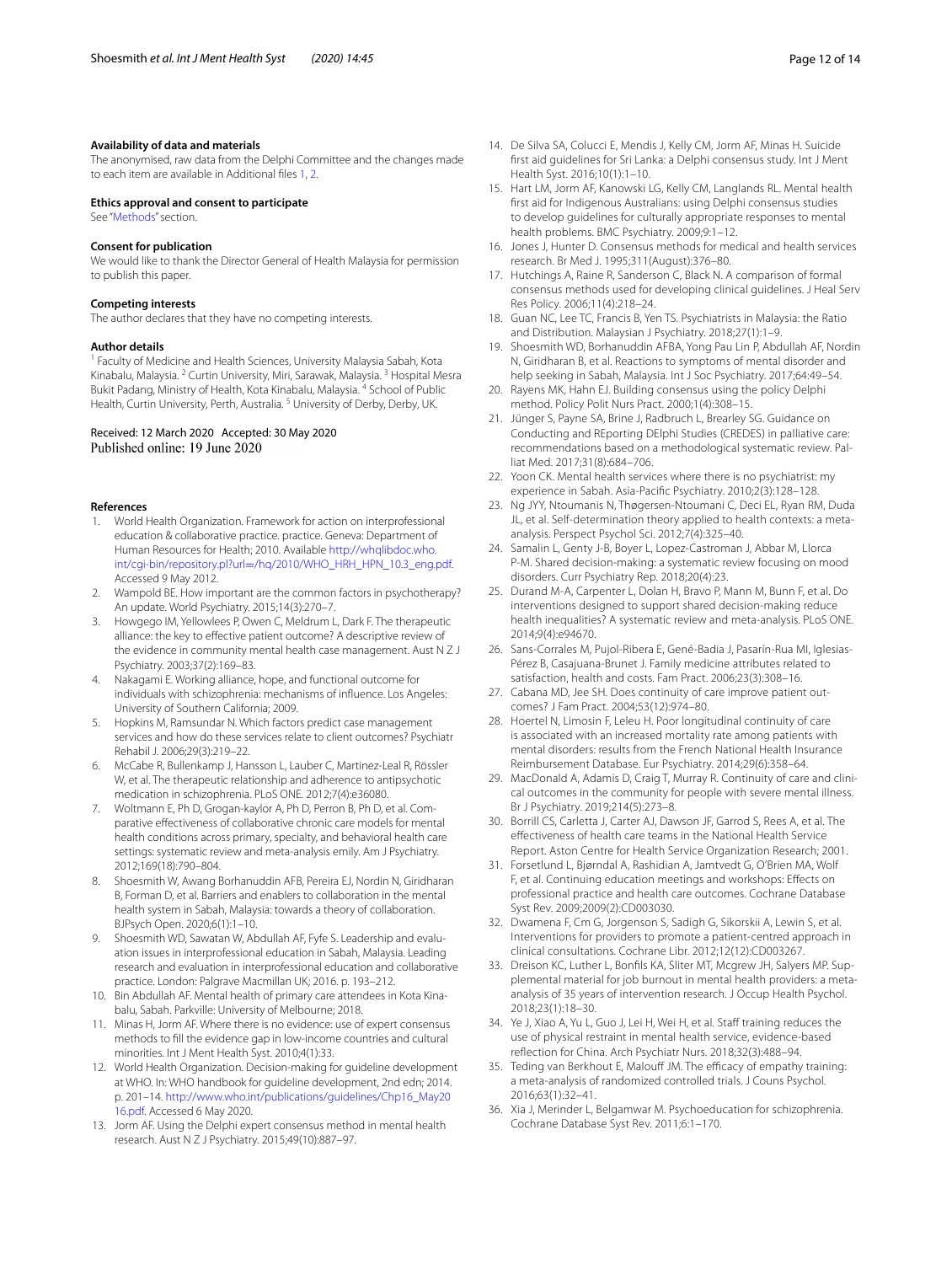- <span id="page-12-0"></span>37. Coulter A, Entwistle VA, Eccles A, Ryan S, Shepperd S, Perera R. Personalised care planning for adults with chronic or long-term health conditions. Cochrane Database Syst Rev. 2013;2013(5):CD010523.
- <span id="page-12-1"></span>38. Palmer VJ, Johnson CL, Furler JS, Densley K, Potiriadis M, Gunn JM. Written plans: an overlooked mechanism to develop recovery-oriented primary care for depression? Aust J Prim Health. 2014;20(3):241–9.
- <span id="page-12-2"></span>39. Gonçalves-Bradley DC, Lannin NA, Clemson LM, Cameron ID, Shepperd S. Discharge planning from hospital. Cochrane Database Syst Rev. 2016;1:74.
- <span id="page-12-3"></span>40. Nguyen M, Lennox N, Ware R. Hand-held health records for individuals with intellectual disability: a systematic review. J Intellect Disabil Res. 2014;58(12):1172–8.
- <span id="page-12-4"></span>41. Lester HE, Allan T, Wilson S, Jowett S, Roberts L. A cluster randomised controlled trial of patient-held medical records for people with schizophrenia receiving shared care. Br J Gen Pract. 2003;53(488):197–203.
- <span id="page-12-5"></span>42. Chinman M, George P, Dougherty RH, Daniels AS, Ghose SS, Swift A, et al. Peer support services for individuals with serious mental illnesses: assessing the evidence. Psychiatr Serv. 2014;65(4):429–41.
- <span id="page-12-6"></span>43. Low LL, Sondi S, Azman AB, Goh PP, Maimunah AH, Ibrahim MY, et al. Extent and determinants of patients' unvoiced needs. Asia Pac J Public Health. 2011;23(5):690–702. [https://doi.org/10.1177/1010539511418354.](https://doi.org/10.1177/1010539511418354)
- <span id="page-12-7"></span>44. Low LL, Azman A, Sararaks S, Maimunah A, Goh P, Ibrahim M, et al. Reducing patients' unvoiced needs—the Malaysian experience. International Forum On Quality and Safety in Health Care, Berlin, 2009. [https://doi.](https://doi.org/10.13140/2.1.5111.7769) [org/10.13140/2.1.5111.7769.](https://doi.org/10.13140/2.1.5111.7769)
- <span id="page-12-8"></span>45. Kinnersley P, Edwards A, Hood K, Cadbury N, Ryan R, Prout H, et al. Interventions before consultations for helping patients address their information needs (Review). Cochrane Database Syst Rev. 2010. [https://](https://doi.org/10.1002/14651858.CD004565.pub2) [doi.org/10.1002/14651858.CD004565.pub2](https://doi.org/10.1002/14651858.CD004565.pub2).
- <span id="page-12-9"></span>46. Devroey D, Moerenhout T, Borgermans L, Schol S, Vansintejan J, Van De Vijver E. Patient health information materials in waiting rooms of family physicians: do patients care? Patient Prefer Adherence. 2013;7:489–97.
- <span id="page-12-10"></span>47. Montazeri A, Sajadian A. Do women read poster displays on breast cancer in waiting rooms? J Public Health (Bangkok). 2004;26(4):355–8.
- <span id="page-12-11"></span>48. Hutton C, Gunn J. Do longer consultations improve the management of psychological problems in general practice? A systematic literature review. BMC Health Serv Res. 2007;7:71.
- <span id="page-12-12"></span>49. Cruz M, Roter DL, Cruz RF, Wieland M, Larson S, Cooper LA, et al. Appointment length, psychiatrists' communication behaviors, and medication management appointment adherence. Psychiatr Serv. 2013;64(9):886–92.
- <span id="page-12-13"></span>50. Penn A, Turner JS, Penn A. Can we identify general architectural principles that impact the collective behaviour of both human and animal systems? Phil Trans R Soc B. 2018.<https://doi.org/10.1098/rstb.2018.0253>.
- 51. Bernstein ES, Turban S, Bernstein ES. The impact of the 'open' workspace on human collaboration. Phil Trans R Soc B. 2018. [https://doi.org/10.1098/](https://doi.org/10.1098/rstb.2017.0239) [rstb.2017.0239.](https://doi.org/10.1098/rstb.2017.0239)
- <span id="page-12-14"></span>52. Arya D. So, you want to design an acute mental health inpatient unit: physical issues for consideration. Inpatient Psychiatry. 2011;19(2):163–7.
- <span id="page-12-15"></span>53. Gillespie R. Architecture and power: a family planning clinic as a case study. Health Place. 2002;8:211–20.
- <span id="page-12-16"></span>54. El-kareh R, Gandhi TK, Poon EG, Newmark LP, Ungar J, Lipsitz S, et al. Trends in primary care clinician perceptions of a new electronic health record robert. J Gen Intern Med. 2008;24(4):464–9.
- <span id="page-12-17"></span>55. Burke RP, Rossi AF, Wilner BR, Hannan RL, Zabinsky JA, White JA. Transforming patient and family access to medical information: utilisation patterns of a patient-accessible electronic health record. Cardiol Young. 2020;20(October):477–84.
- <span id="page-12-18"></span>56. Wani D, Malhotra M. Does the meaningful use of electronic health records improve patient outcomes? J Oper Manage. 2018;60:1–18.
- 57. Dayal P, Hojman NM, Kissee JL, Evans J, Natale JE, Huang Y, et al. Impact of telemedicine on severity of illness and outcomes among children transferred from referring emergency departments to a children's hospital PICU. Pediatr Crit Care Med. 2016;17(6):516–21.
- 58. Mattos SDS, Mourato FA, De Araújo JSS, Moser LRDN, Hatem TDP, Albuquerque FCDL, et al. Impact of a telemedicine network on neonatal mortality in a state in Northeast Brazil. Popul Health Manag. 2018;21(6):517.
- <span id="page-12-19"></span>59. Faruque LI, Wiebe N, Ehteshami-Afshar A, Liu Y, Dianati-Maleki N, Hemmelgarn BR, et al. Efect of telemedicine on glycated hemoglobin in diabetes: a systematic review and meta-analysis of randomized trials. CMAJ. 2017;189(9):E341–64.
- <span id="page-12-20"></span>60. Kohrt BA, Asher L, Bhardwaj A, Fazel M, Jordans MJD, Mutamba BB, et al. The role of communities in mental health care in low- and middleincome countries: a meta-review of components and competencies. Int J Environ Res Public Health. 2018;15:1279.
- <span id="page-12-21"></span>61. van Ginneken N, Tharyan P, Lewin S, Rao G, Meera S, Pian J, et al. Nonspecialist health worker interventions for the care of mental, neurological and substance-abuse disorders in low- and middle-income countries (Review). Cochrane Database Syst Rev. 2013. [https://doi.](https://doi.org/10.1002/14651858.CD009149.pub2) [org/10.1002/14651858.CD009149.pub2](https://doi.org/10.1002/14651858.CD009149.pub2).
- <span id="page-12-22"></span>62. Lasimbang HB, Eckermann E, Shoesmith WD, James S, Igau AEB, Iggau O, et al. Alcohol toolkit: empowering sabah indigenous communities to reduce alcohol related harm. Borneo J Med Sci. 2019;13(3):11–8.
- <span id="page-12-23"></span>63. Morgan AJ, Ross A, Reavley NJ. Systematic review and meta-analysis of Mental Health First Aid training: effects on knowledge, stigma, and helping behaviour. PLoS ONE. 2018;13:e0197102.
- 64. Morgan AJ, Fischer JA, Hart LM, Kelly CM, Kitchener BA, Reavley NJ, et al. Does Mental Health First Aid training improve the mental health of aid recipients? The training for parents of teenagers randomised controlled trial. BMC Psychiatry. 2019;19:99.
- <span id="page-12-24"></span>65. Hadlaczky G, Hökby S, Mkrtchian A, Carli V, Wasserman D. Mental Health First Aid is an efective public health intervention for improving knowledge, attitudes, and behaviour: a meta-analysis Mental Health First Aid is an efective public health intervention for improving knowledge, attitudes, and behaviour. Int Rev Psychiatry. 2014. [https://doi.](https://doi.org/10.3109/09540261.2014.924910) [org/10.3109/09540261.2014.924910.](https://doi.org/10.3109/09540261.2014.924910)
- <span id="page-12-25"></span>66. Hayes SL, Mann MK, Morgan FM, Kelly MJ, Weightman AL. Collaboration between local health and local government agencies for health improvement. Cochrane Database Syst Rev. 2012. [https://doi.org/10.1002/14651](https://doi.org/10.1002/14651858.CD007825.pub5) [858.CD007825.pub5](https://doi.org/10.1002/14651858.CD007825.pub5).
- <span id="page-12-26"></span>67. Towle A, Godolphin W. Framework for teaching and learning informed shared decision making. 1999;319:766–71.
- 68. Elwyn G, Edwards A, Kinnersley P, Grol R. Shared decision making and the concept of equipoise: the competences of involving patients in healthcare choices. Br J Gen Pract. 2000;50(460):892–9.
- 69. Simon D, Schorr G, Wirtz M, Vodermaier A, Caspari C, Neuner B, et al. Development and frst validation of the shared decision-making questionnaire (SDM-Q). Patient Educ Couns. 2006;63(3):319–27.
- 70. Harnett T. Consensus-oriented decision-making: the CODM model for facilitating groups to widespread agreement. Gabriola Island: New Society Publishers; 2011.
- 71. Elwyn G, Frosch D, Thomson R, Joseph-Williams N, Lloyd A, Kinnersley P, et al. Shared decision making: a model for clinical practice. J Gen Intern Med. 2012;27(10):1361–7.
- 72. Elwyn G, James P, Grande SW, Thompson R, Walsh T, Ozanne EM. Developing CollaboRATE: a fast and frugal patient-reported measure of shared decision making in clinical encounters. Patient Educ Couns. 2013;93(1):102–7. [https://doi.org/10.1016/j.pec.2013.05.009.](https://doi.org/10.1016/j.pec.2013.05.009)
- <span id="page-12-27"></span>73. Pouliot S, Kryworuchko J, Dunn S, Stacey D, Le F. Patient Education and Counseling Shared decision making models to inform an interprofessional perspective on decision making: a theory analysis. Patient Educ Counsel. 2010;80:164–72.
- <span id="page-12-28"></span>74. Aubree Shay L, Lafata JE. Where is the evidence? a systematic review of shared decision making and patient outcomes. Med Decis Mak. 2015;35(1):114–31.
- <span id="page-12-29"></span>75. Stacey D, Légaré F, Lewis K, Barry M, Bennett C, Eden K, et al. Decision aids for people facing health treatment or screening decisions. Cochrane Database Syst Rev. 2017;4:1–242.
- <span id="page-12-30"></span>76. Shortell SM, Poon BY, Ramsay PP, Rodriguez HP, Ivey SL, Huber T, et al. A multilevel analysis of patient engagement and patient-reported outcomes in primary care practices of accountable care organizations. J Gen Intern Med. 2017;32(6):640–7.
- <span id="page-12-31"></span>77. Jorm AF, Minas H, Langlands RL, Kelly CM. First aid guidelines for psychosis in Asian countries: a Delphi consensus study. Int J Ment Health Syst.  $2008:2:1-5$
- <span id="page-12-32"></span>78. World Health Organization. Mental Health- New Understanding, New Hope. The World Health Report 2001. Geneva; 2001.
- <span id="page-12-33"></span>79. World Health Organization. Mental Health Atlas 2017. Geneva: World Health Organization; 2018.
- <span id="page-12-34"></span>80. Semrau M, Lempp H, Keynejad R, Evans-Lacko S, Mugisha J, Raja S, et al. Service user and caregiver involvement in mental health system